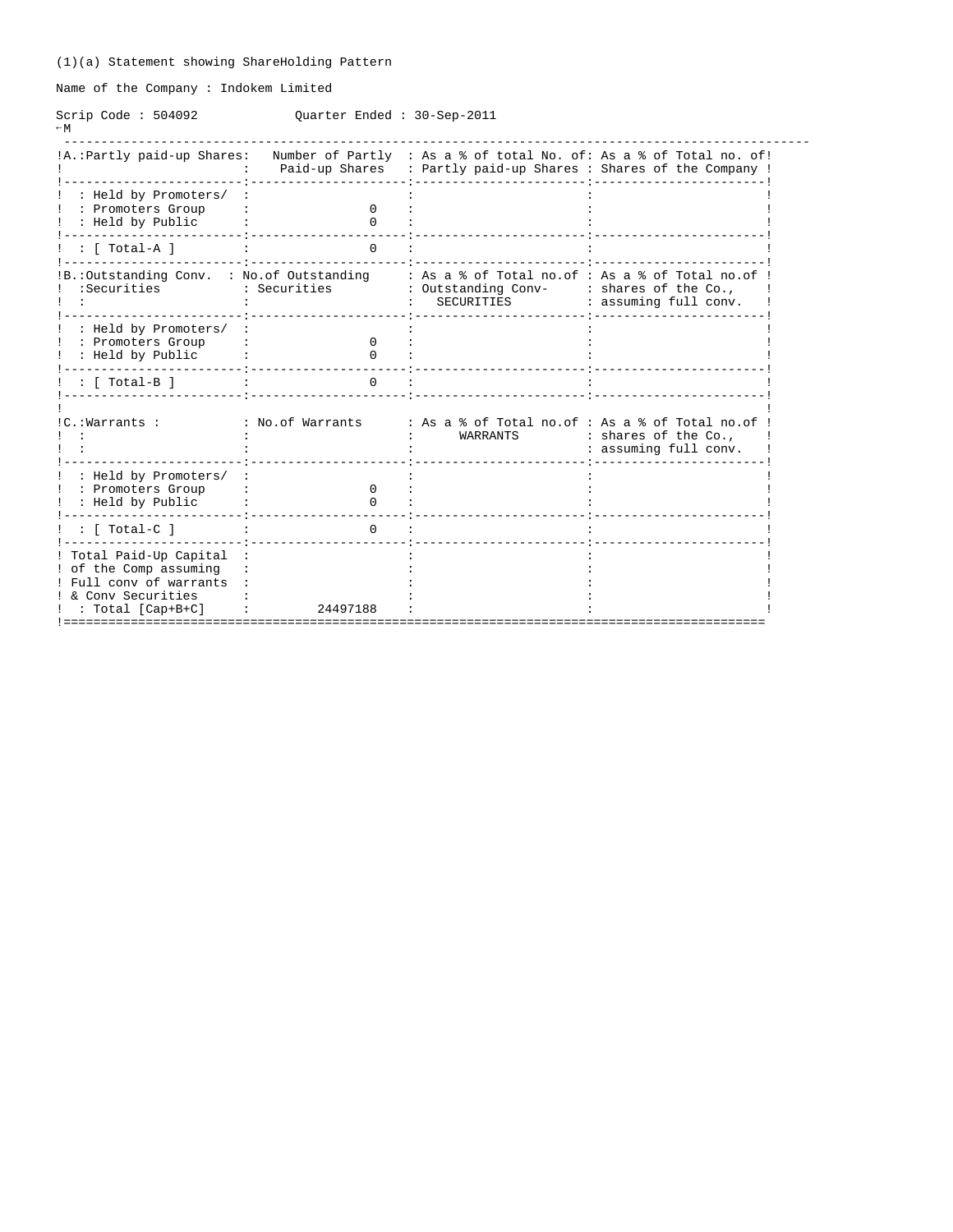Name of the Company : Indokem Limited

### Scrip Code : 504092 Quarter Ended : 30-Sep-2011

| ۱<br>× |  |  |
|--------|--|--|
|--------|--|--|

----------------------------------------------------------------------------------------------------

| gaar cer milaca - |  |  | UUUUVUU1 |  |
|-------------------|--|--|----------|--|
|                   |  |  |          |  |
|                   |  |  |          |  |
|                   |  |  |          |  |

| Cat of Shareholder: Num-of                    | :-Holders : |            |                              | Total-no: No-of Share: Tot-Shareholding: Shares Pledged or<br>-Shares : in-Dmt-form : as a $(*)$ of tot : otherwise encumbered !<br>: number of share : Num of Share: As a(%) ! |                                             |           |                  |
|-----------------------------------------------|-------------|------------|------------------------------|---------------------------------------------------------------------------------------------------------------------------------------------------------------------------------|---------------------------------------------|-----------|------------------|
|                                               |             |            |                              |                                                                                                                                                                                 | : as-a % : as-a % :<br>: of A+B : of A+B+C: |           |                  |
| !A.: Promoter & its Grp:<br>1: Indian         |             |            |                              |                                                                                                                                                                                 |                                             |           |                  |
| ! a: Individual Huf                           | 10:         | 258003:    |                              | 257983 : 1.053 :                                                                                                                                                                | 1.053:                                      | 0:        | .000:            |
| ! b: Central/State Gov :                      | 0:          | 0:         | 0:                           |                                                                                                                                                                                 | $\ddot{\phantom{a}}$                        | 0:        | .000:            |
| : c: Bodies Corporates :                      | 16:         | 17088286 : | 17088173 : 69.756 : 69.756 : |                                                                                                                                                                                 |                                             | 2727614 : | 15.962 !         |
| ! d: Fins / Banks                             | 0:          | $\cap$     |                              |                                                                                                                                                                                 |                                             | 0:        | .000:            |
| e: Any Other specify :                        | 0:          | 0:         | 0:                           |                                                                                                                                                                                 |                                             | 0:        | .000:            |
| : $Sub-Total-A(1)$                            | 26:         | 17346289 : | 17346156 : 70.809 : 70.809 : |                                                                                                                                                                                 |                                             | 2727614:  | 15.724 !         |
|                                               |             |            |                              |                                                                                                                                                                                 |                                             |           |                  |
| !2 : Foreign<br>a: Indv NRI/For Ind :         | 0:          | 0:         | 0:                           |                                                                                                                                                                                 |                                             | 0:        | .000:            |
| ! b: Bodies Corporate                         | 0:          | 0 :        | ი :                          |                                                                                                                                                                                 |                                             | 0:        | .000:            |
| c: Institutions                               |             |            |                              |                                                                                                                                                                                 |                                             | n :       | .000:            |
| d: Any Other Specify :                        |             |            |                              |                                                                                                                                                                                 |                                             |           | .000:            |
| : $Sub-Total-A(2)$                            | 0:          |            |                              |                                                                                                                                                                                 |                                             | 0:        | .000:            |
| : Total Shareholding:<br>: Promoter & Group : |             |            |                              |                                                                                                                                                                                 |                                             |           |                  |
| : $Total(A) = A(1) + A(2)$ :                  | 26:         | 17346289 : | 17346156 : 70.809 : 70.809 : |                                                                                                                                                                                 |                                             |           | 2727614 : 15.724 |
| Public Sh-Holding:<br>! 1: Institutions       |             |            |                              |                                                                                                                                                                                 |                                             |           |                  |
| a: Mutual Funds                               | 15:         | 35650:     | 0:                           | .146:                                                                                                                                                                           | .146                                        |           |                  |
| ! b: Fins / Banks                             | 8:          | 2075:      | 400 :                        | .008:                                                                                                                                                                           | .008:                                       |           |                  |
| c: Central/State Govt:                        | 2:          | 15950 :    | 0:                           | .065 :                                                                                                                                                                          | .065:                                       |           |                  |
| ! d: Venture Cap Fund                         | 0:          | 0:         | 0:                           |                                                                                                                                                                                 |                                             |           |                  |
| ! e: Insurance Comp(s) :                      | 3 :         | 5100:      | 5000:                        | .021:                                                                                                                                                                           | .021                                        |           |                  |
| ! f: Foreign Ins Invest:                      |             | 0.         | n.                           |                                                                                                                                                                                 |                                             |           |                  |
| ! g: Foreign Ven Cap In:                      | ი :         |            |                              |                                                                                                                                                                                 |                                             |           |                  |
| : h: Any Other -Specify:                      | 0:          | 0:         | ი :                          |                                                                                                                                                                                 |                                             |           |                  |
| : : Sub-Total-B(1)                            | 28:         | 58775:     | 5400:                        | .240 :                                                                                                                                                                          | .240:                                       |           |                  |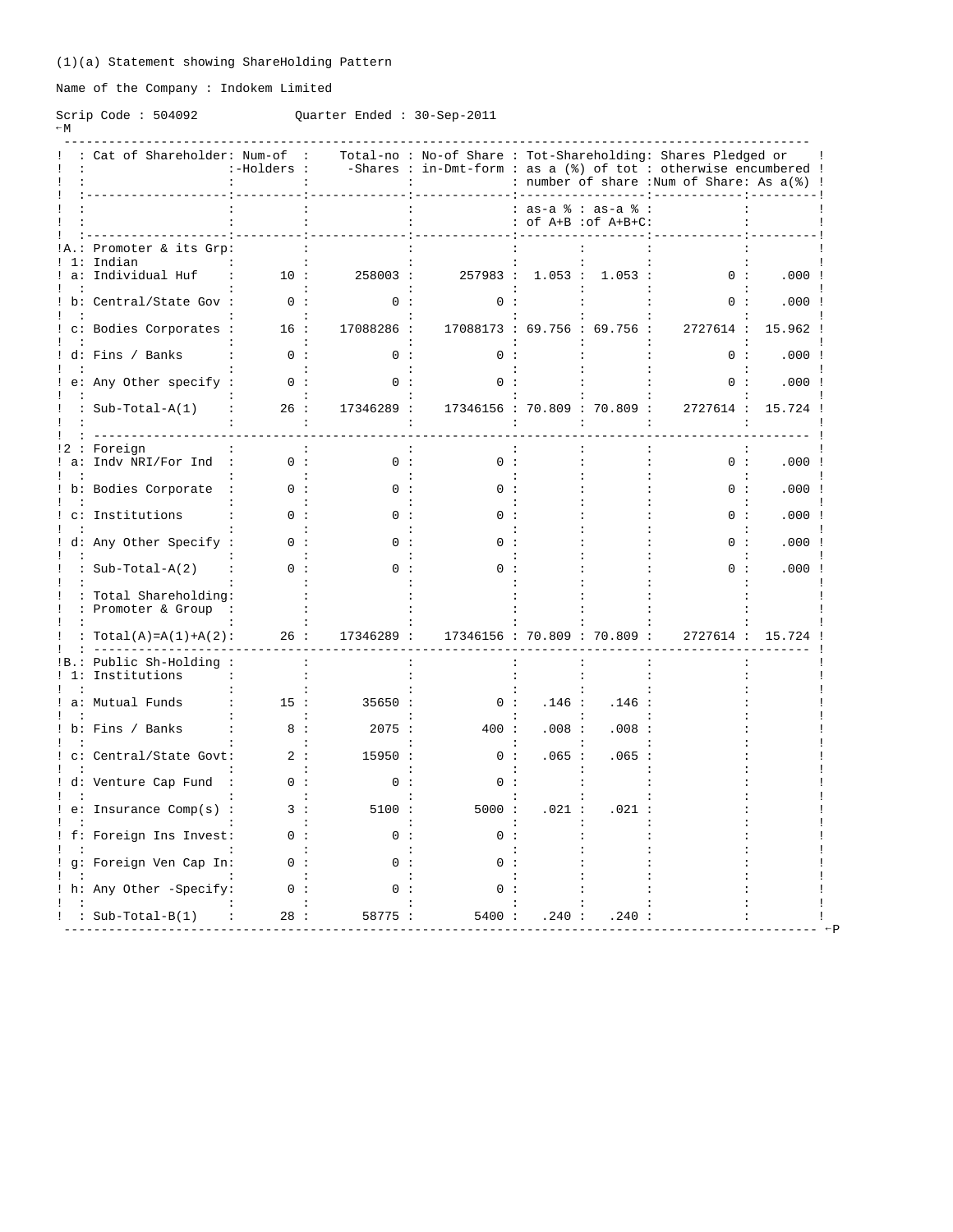(1)(a) Statement showing ShareHolding Pattern -(Cont..2)

Name of the Company : Indokem Limited

Scrip Code : 504092 Quarter Ended : 30-Sep-2011  $-W$ 

|     | Cat of Shareholder: Num-of :                                  | :-Holders : |           |            |        |                                               | Total-no: No-of Share: Tot-Shareholding: Shares Pledged or<br>-Shares : in-Dmt-form : as a (%) of tot : otherwise encumbered !<br>: number of share : Num of Share: As a(%) ! |       |
|-----|---------------------------------------------------------------|-------------|-----------|------------|--------|-----------------------------------------------|-------------------------------------------------------------------------------------------------------------------------------------------------------------------------------|-------|
|     |                                                               |             |           |            |        | $: as-a$ $: as-a$ $:$<br>: of A+B : of A+B+C: |                                                                                                                                                                               |       |
|     | Non-Institutions                                              |             |           |            |        |                                               |                                                                                                                                                                               |       |
|     | a: Bodies Corporates :                                        | 187 :       | 314868 :  | 216641:    | 1.285: | 1.285                                         |                                                                                                                                                                               |       |
|     | Individual Holding:<br>i) upto Rs 1-Lac:                      | 26385 :     | 5031760 : |            |        | 1767573 : 20.540 : 20.540                     |                                                                                                                                                                               |       |
|     | ii) above Rs1-Lac:                                            | 34:         | 1736989 : | 1657889 :  | 7.091: | 7.091:                                        |                                                                                                                                                                               |       |
|     | Any Other -Clr-Mem:                                           | 1:          | 401 :     | 401 :      | .002:  | .002:                                         |                                                                                                                                                                               |       |
|     | $-OCB$                                                        | ი :         | ი :       | n :        |        |                                               |                                                                                                                                                                               |       |
|     | $-NRI$                                                        | 23:         | 8106:     | 4781:      | .033:  | .033:                                         |                                                                                                                                                                               |       |
|     | $Sub-Total-B(2)$                                              | 26630:      | 7092124 : |            |        | 3647285: 28.951: 28.951:                      |                                                                                                                                                                               |       |
|     | $Total(B)=B(1)+B(2): 26658:$                                  |             | 7150899 : |            |        | 3652685: 29.191: 29.191:                      |                                                                                                                                                                               |       |
|     | Total (A+B) : 26684 : 24497188 : 20998841 :100.000 :100.000 : |             |           |            |        |                                               | 2727614 : 11.134                                                                                                                                                              |       |
| !D. | Held by Custodian:                                            |             |           |            |        |                                               |                                                                                                                                                                               |       |
| 1:  | against Dep-Receip:<br>Promoter & Pro Grp:                    | 0:          | n :       | 0 :        |        |                                               | ი :                                                                                                                                                                           | .000  |
|     | 2: Public                                                     |             | n.        |            |        |                                               |                                                                                                                                                                               |       |
|     | : $Grand Total(A+B+C):$                                       | 26684:      | 24497188: | 20998841 : |        | :100.000:                                     | 2727614 :                                                                                                                                                                     | 11.13 |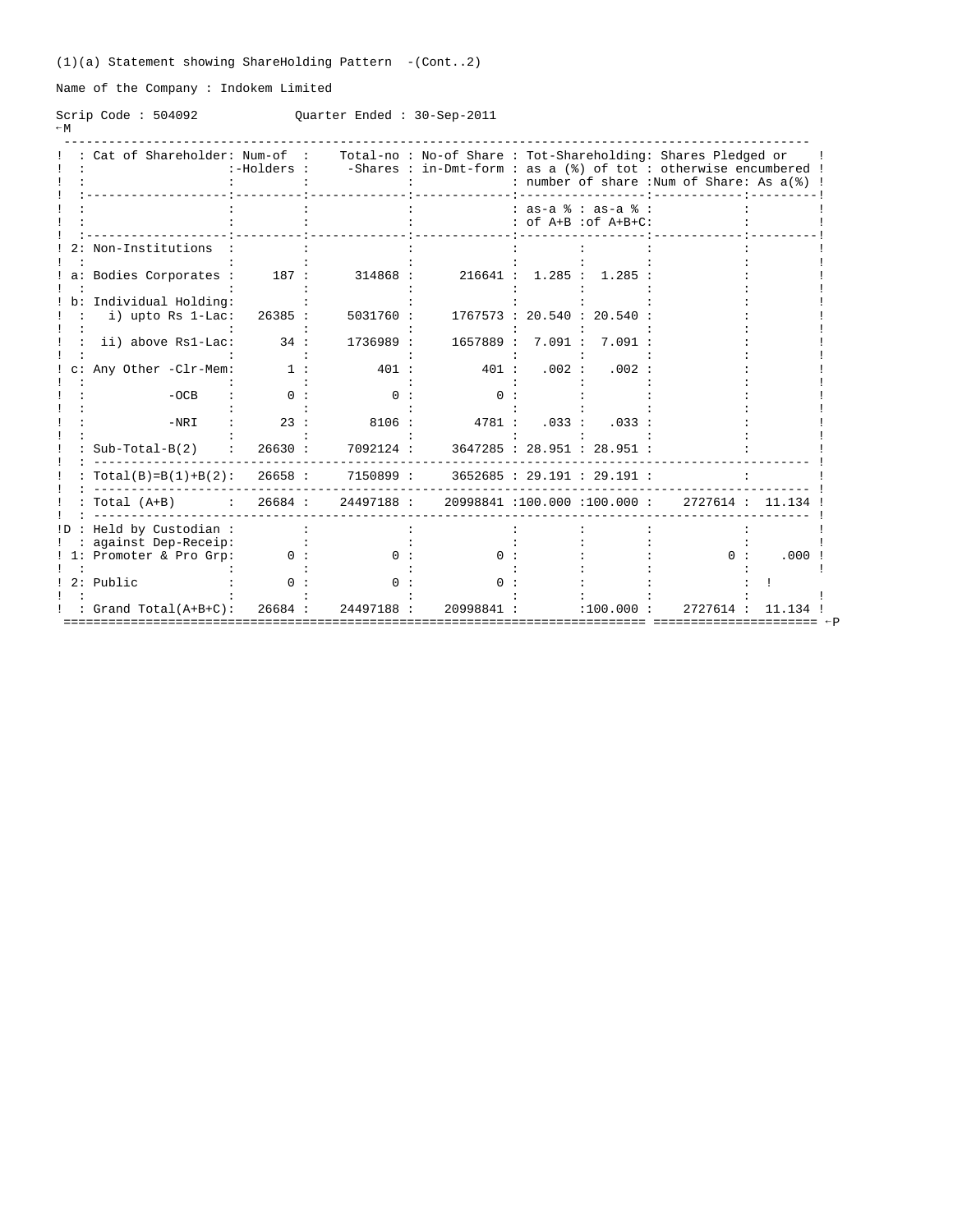(I)(c) Share Holding Pattern - Category -Public [ 1% & above ]

Name of the Company : Indokem Limited

Scrip Code : 504092 Quarter Ended : 30-Sep-2011

| Srl-# Ref-Num<br>1 10002938<br>2 11708186 | Name of the Holder<br>MAYUR MANGALDAS KOTHARI<br>S SATHYA | 407769<br>410242 | Scp-Held %-to-Total<br>1.665<br>1.675 |
|-------------------------------------------|-----------------------------------------------------------|------------------|---------------------------------------|
| $2$ $<$ Totals>                           | -Public [ 1% & above ]                                    | 818011           | 3.340                                 |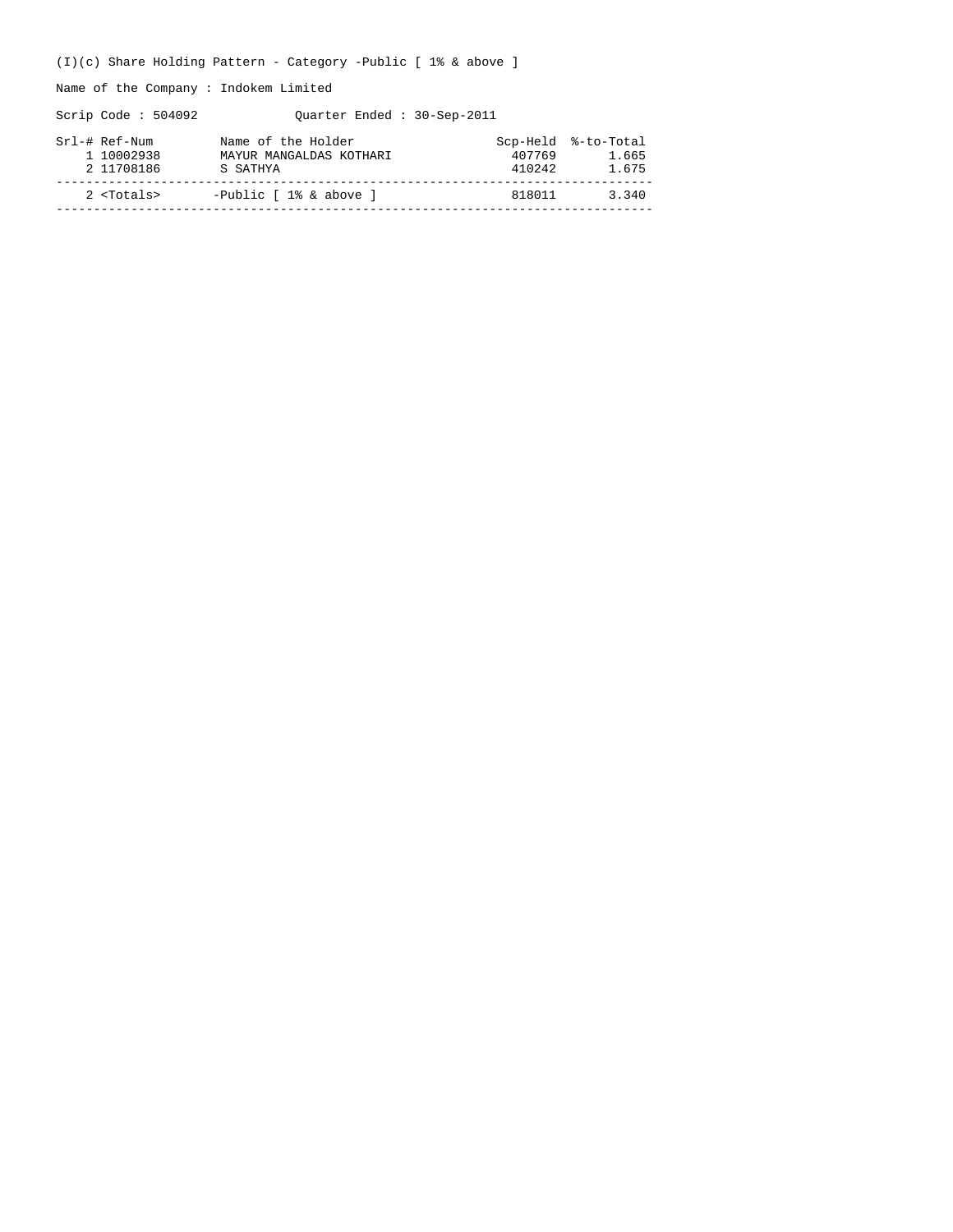### (I)(d) Details of Locked in Shares

Name of the Company : Indokem Limited

Scrip Code : 504092 Quarter Ended : 30-Sep-2011

| Srl-# Ref-Num -Cat  | Name of the Holder          | 2300000 | Lock-Scp %-to-Total |
|---------------------|-----------------------------|---------|---------------------|
| 1 10709682 -Pro     | PRIYAMVADA HOLDINGS LIMITED |         | 9.389               |
| 1 <totals></totals> | Locked in Shares            | 2300000 | 9389                |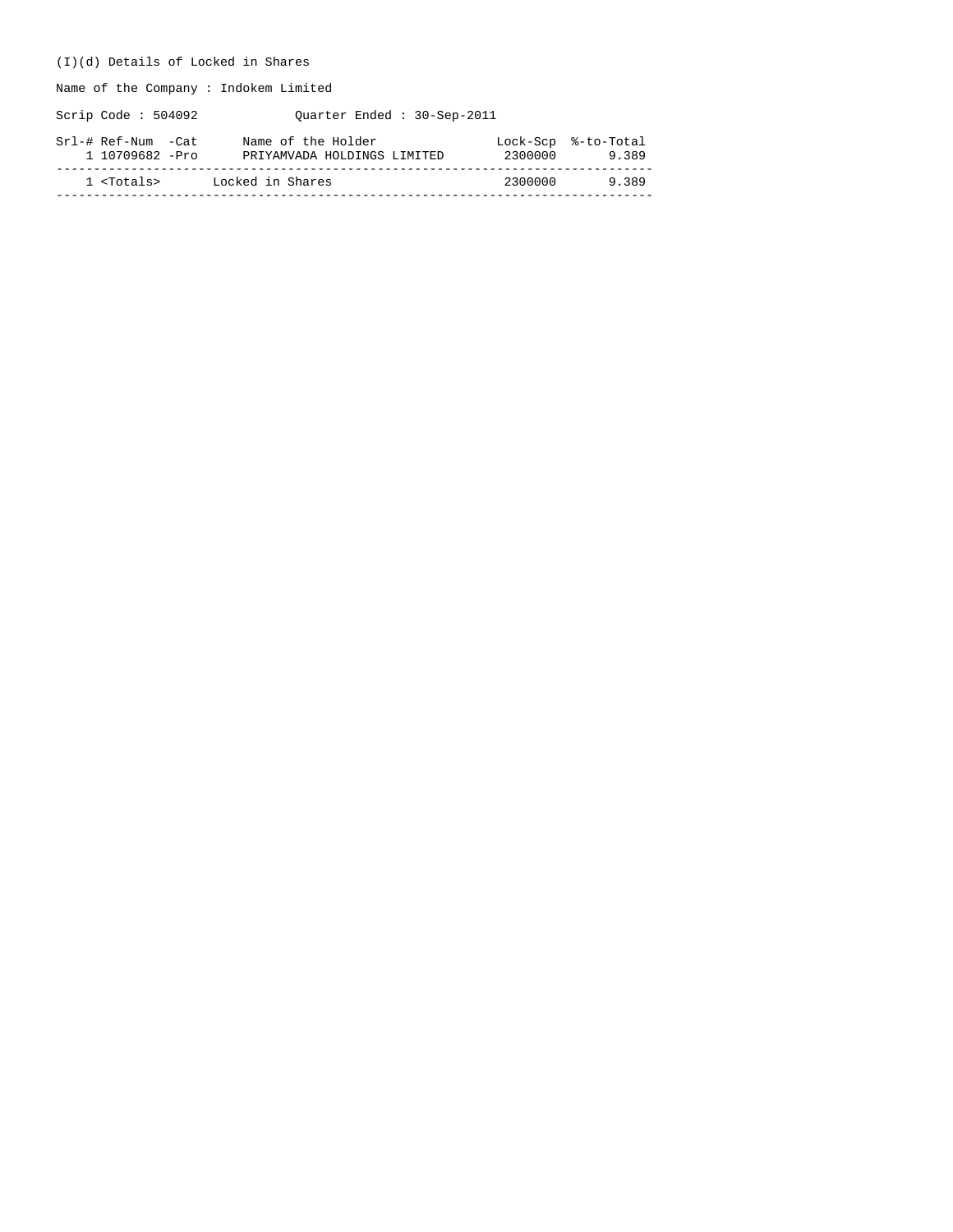| (II)(a) Details of Depository Receipts (DRs)             |                            |     |                              |                 |
|----------------------------------------------------------|----------------------------|-----|------------------------------|-----------------|
| Name of the Company: Indokem Limited                     |                            |     |                              |                 |
| Scrip Code : $504092$                                    | Ouarter Ended: 30-Sep-2011 |     |                              |                 |
| Srl-# Ref-Num Name of the Holder                         |                            | Typ | no-of sh-under<br>DRs os-Drs | (응)-to<br>Total |
| $-$ NIL $-$                                              | $-$ NIL $-$                |     |                              |                 |
| 0 <totals> Details of Depository Receipts (DRs)</totals> |                            |     | $\Omega$                     | .000            |
|                                                          |                            |     |                              |                 |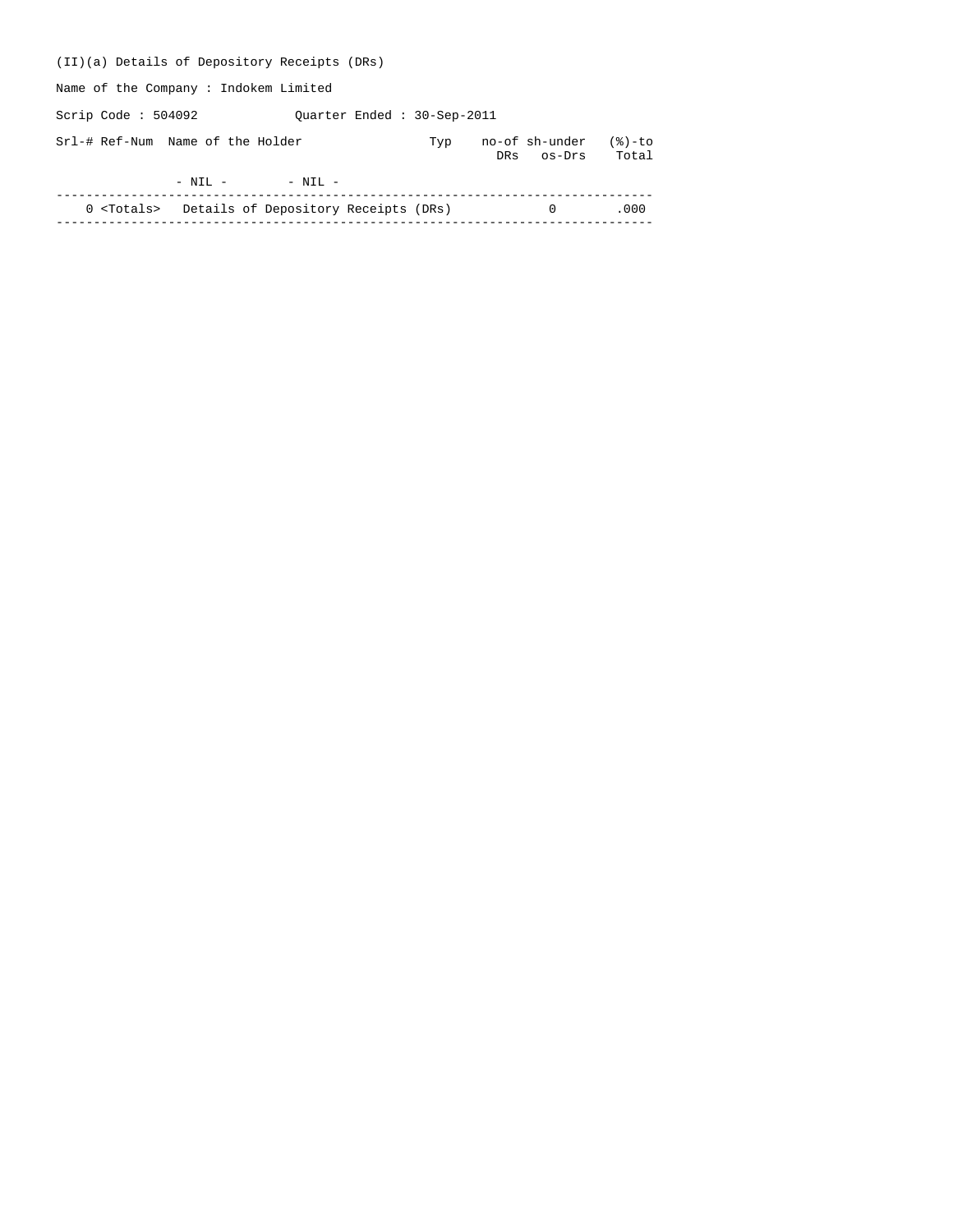| (II)(b) Statement Showing Holding of Depository Receipts (DR"s) where underlying<br>Shares Held by Promoter/Prom Group are in excess of [1% ] of Total SHs<br>Name of the Company: Indokem Limited |                                                           |  |  |  |  |  |  |  |  |  |
|----------------------------------------------------------------------------------------------------------------------------------------------------------------------------------------------------|-----------------------------------------------------------|--|--|--|--|--|--|--|--|--|
| Scrip Code : $504092$                                                                                                                                                                              | Ouarter Ended: 30-Sep-2011                                |  |  |  |  |  |  |  |  |  |
| Srl-# Ref-Num Name of the Holder                                                                                                                                                                   | no-of sh-under<br>$(8)$ -to<br>Typ<br>Total<br>DRs os-Drs |  |  |  |  |  |  |  |  |  |
| $- NTI. - - NTI. -$                                                                                                                                                                                |                                                           |  |  |  |  |  |  |  |  |  |
| 0 <totals> Depository Receipts in excess of [1%]</totals>                                                                                                                                          | .000<br>$\Omega$                                          |  |  |  |  |  |  |  |  |  |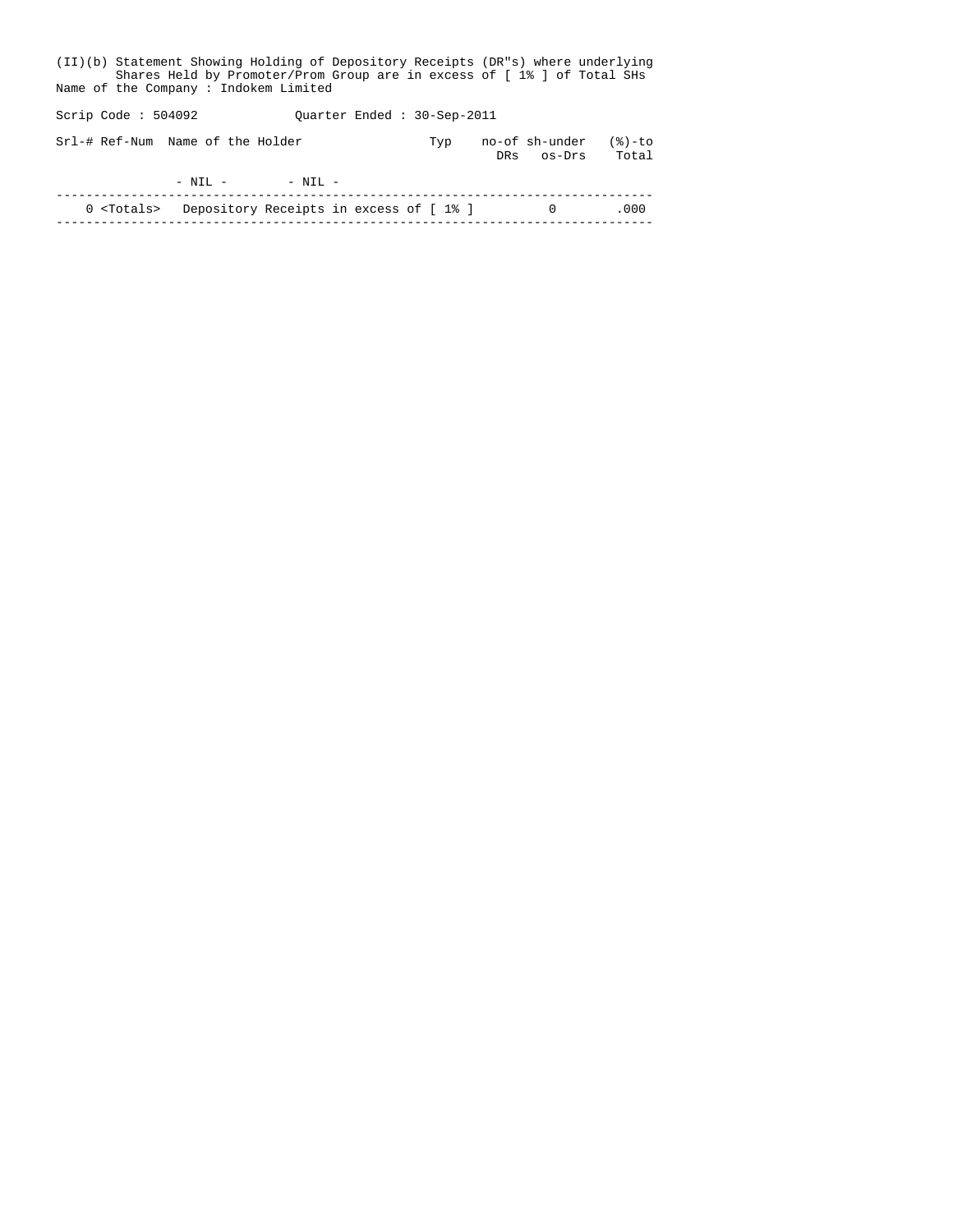Name of the Company : Indokem Limited

Scrip Code : 504092 Quarter Ended : 30-Sep-2011  $-W$ 

|            | Srl: Ref-Num : Name of the Share Holder : Total Shares Held : Pledged or otherwise Encumb                                                                                                                                                                                                                                                      |  |  |                                            |      |
|------------|------------------------------------------------------------------------------------------------------------------------------------------------------------------------------------------------------------------------------------------------------------------------------------------------------------------------------------------------|--|--|--------------------------------------------|------|
|            |                                                                                                                                                                                                                                                                                                                                                |  |  | :-Number :As a % :-Number : As a %: As a % |      |
|            |                                                                                                                                                                                                                                                                                                                                                |  |  |                                            |      |
|            |                                                                                                                                                                                                                                                                                                                                                |  |  |                                            |      |
|            |                                                                                                                                                                                                                                                                                                                                                |  |  |                                            |      |
|            |                                                                                                                                                                                                                                                                                                                                                |  |  |                                            |      |
| 1 00244055 | EMERALD CAPITAL SERVICES PVT LT: $388920: 1.588: 0: .000:$                                                                                                                                                                                                                                                                                     |  |  |                                            | .000 |
| 2 10709682 | PRIYAMVADA HOLDINGS LIMITED : 3300000 : 13.471: 1000000: 30.303: 4.082                                                                                                                                                                                                                                                                         |  |  |                                            |      |
| 3 11407842 |                                                                                                                                                                                                                                                                                                                                                |  |  |                                            |      |
| 4 11459970 |                                                                                                                                                                                                                                                                                                                                                |  |  |                                            |      |
| 5 12420040 |                                                                                                                                                                                                                                                                                                                                                |  |  |                                            |      |
|            |                                                                                                                                                                                                                                                                                                                                                |  |  |                                            |      |
|            |                                                                                                                                                                                                                                                                                                                                                |  |  |                                            |      |
|            |                                                                                                                                                                                                                                                                                                                                                |  |  |                                            |      |
|            |                                                                                                                                                                                                                                                                                                                                                |  |  |                                            |      |
|            |                                                                                                                                                                                                                                                                                                                                                |  |  |                                            |      |
|            |                                                                                                                                                                                                                                                                                                                                                |  |  |                                            |      |
|            |                                                                                                                                                                                                                                                                                                                                                |  |  |                                            |      |
|            |                                                                                                                                                                                                                                                                                                                                                |  |  |                                            |      |
|            |                                                                                                                                                                                                                                                                                                                                                |  |  |                                            |      |
|            |                                                                                                                                                                                                                                                                                                                                                |  |  |                                            |      |
|            |                                                                                                                                                                                                                                                                                                                                                |  |  |                                            |      |
|            |                                                                                                                                                                                                                                                                                                                                                |  |  |                                            |      |
|            |                                                                                                                                                                                                                                                                                                                                                |  |  |                                            |      |
|            |                                                                                                                                                                                                                                                                                                                                                |  |  |                                            |      |
|            |                                                                                                                                                                                                                                                                                                                                                |  |  |                                            |      |
|            |                                                                                                                                                                                                                                                                                                                                                |  |  |                                            |      |
|            |                                                                                                                                                                                                                                                                                                                                                |  |  |                                            |      |
|            |                                                                                                                                                                                                                                                                                                                                                |  |  |                                            |      |
|            |                                                                                                                                                                                                                                                                                                                                                |  |  |                                            |      |
|            |                                                                                                                                                                                                                                                                                                                                                |  |  |                                            |      |
|            | 3 1419970<br>5 14220040<br>5 14220040<br>6 NIMBHARARIANA MOLDINGS PRIVATE LIMITE<br>5 14240040<br>171202155<br>171202155<br>171202155<br>171202155<br>1712020555<br>1712020555<br>1712020555<br>1820020555<br>1820020555<br>1820020555<br>1820020555<br>182002<br>-Total Promoter & Promoter Group : 17346289: 70.809: 2727614: 15.724: 11.134 |  |  |                                            |      |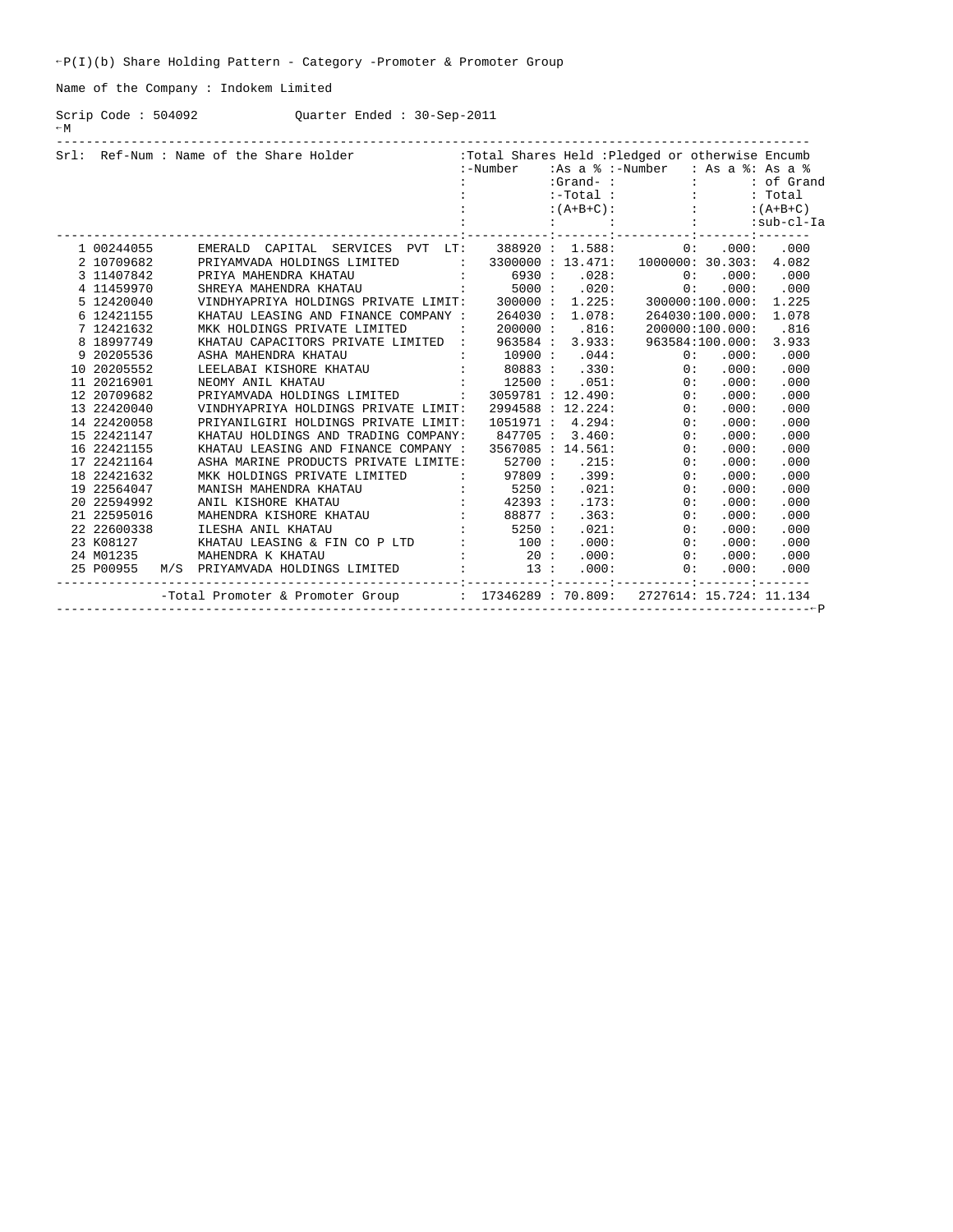| Indokem Limited<br>$(IKEO S-)$ $PAGE : 1$                                 |                 |                        |                                                                                        |              |  |  |  |  |  |  |
|---------------------------------------------------------------------------|-----------------|------------------------|----------------------------------------------------------------------------------------|--------------|--|--|--|--|--|--|
| Status & Sub-Status Wise Report: As on 30-Sep-2011                        |                 |                        |                                                                                        |              |  |  |  |  |  |  |
| Codes Status & Sub-Status Heads Fol-Cnt ( % ) Holding-Cnt ( % )           |                 |                        |                                                                                        |              |  |  |  |  |  |  |
| 1 00 General Public<br>1 0 1<br>Directors<br>1 04 Promoters-Ind           |                 | 2 .007                 | 26419 99.007 6768749<br>88897.363<br>8 .030 169106 .690<br>_______        ____________ | 27.631       |  |  |  |  |  |  |
| * S T A T U S - T O T A L * 26429 99.044 7026752 28.684<br>$1 \quad \Box$ | ---------       | --------               | ------------                                                                           |              |  |  |  |  |  |  |
| 2 01 NRI-Rep<br>2 0 2<br>NRI-Non-Rep                                      | ---------       | 5.019                  | 18 .067 6361 .026<br>1745 .007<br>___________                                          |              |  |  |  |  |  |  |
| $\overline{2}$<br>$*$ STATUS - TOTAL $*$                                  | ---------       |                        | 23 .086 8106 .033<br>------------                                                      |              |  |  |  |  |  |  |
| 4 0 1<br>Banks                                                            | 8 <sup>1</sup>  |                        | .030                                                                                   | 2075 .008    |  |  |  |  |  |  |
| 4 0 5<br>Gr.Comp.& Assoc                                                  | 16              |                        | .060 17088286                                                                          | 69.756       |  |  |  |  |  |  |
| 4 0 6<br>Mutual Funds                                                     | 14              | .052                   | 35600.145<br>$.701$ $.314868$ $.285$                                                   |              |  |  |  |  |  |  |
| 4 0 9<br>Pvt Corp Bodies<br>4 1 2<br>State-Govt FI/Corp                   | 187<br>$\sim$ 2 |                        | .007 15950 .065                                                                        |              |  |  |  |  |  |  |
| 4 2 1<br>UTI                                                              |                 | $1 \quad \blacksquare$ | .004                                                                                   | 50 —<br>.000 |  |  |  |  |  |  |
| 4 2 3<br>Oth-Insur-Comp                                                   |                 | $3^{\circ}$            | .011 5100                                                                              | .021         |  |  |  |  |  |  |
| 4 2 5<br>Clearing Member                                                  | $\mathbf{1}$    |                        | $.004$ 401                                                                             | .002         |  |  |  |  |  |  |
| * S T A T U S - T O T A L * 232 .869 17462330 71.282<br>$\overline{4}$    |                 |                        |                                                                                        |              |  |  |  |  |  |  |
| * * G R A N D - T O T A L * * 26684 100.000 24497188 100.000              |                 |                        |                                                                                        |              |  |  |  |  |  |  |
|                                                                           |                 |                        | ======== ======= ============ =======                                                  |              |  |  |  |  |  |  |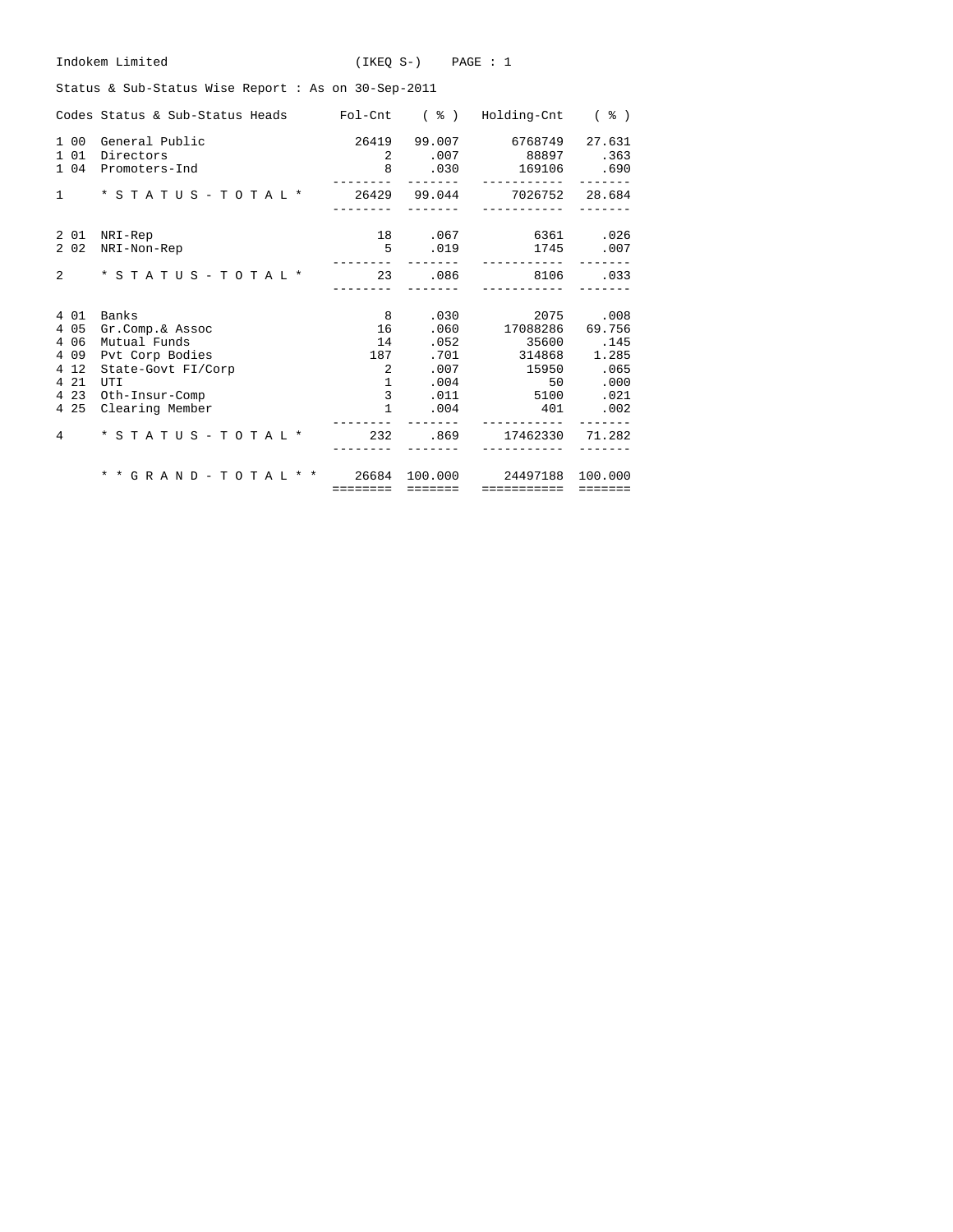#### Indian Promoters

|               |          |  |         | FOL/CLI# SIGL NAME OF THE SHARE HOLDERS |            | HOLDG    | ⊱ | TO Cap |
|---------------|----------|--|---------|-----------------------------------------|------------|----------|---|--------|
| 22421155 4 05 |          |  |         | KHATAU LEASING AND FINANCE COMP         |            | 3567085  |   | 14.561 |
| 20709682 4 05 |          |  |         | PRIYAMVADA HOLDINGS LIMITED             |            | 3059781  |   | 12.490 |
| 22420040 4 05 |          |  |         | VINDHYAPRIYA HOLDINGS PRIVATE L         |            | 2994588  |   | 12.224 |
| 10709682 4 05 |          |  |         | PRIYAMVADA HOLDINGS LIMITED             |            | 2300000  |   | 9.389  |
| 22420058 4 05 |          |  |         | PRIYANILGIRI HOLDINGS PRIVATE L         |            | 1051971  |   | 4.294  |
| 10709682 4 05 |          |  |         | PRIYAMVADA HOLDINGS LIMITED             |            | 1000000  |   | 4.082  |
| 18997749 4 05 |          |  |         | KHATAU CAPACITORS PRIVATE LIMIT         |            | 963584   |   | 3.933  |
| 22421147 4    | 05       |  |         | KHATAU HOLDINGS AND TRADING COM         |            | 847705   |   | 3.460  |
| 00244055 4 05 |          |  | EMERALD | CAPITAL<br>SERVICES                     | <b>PVT</b> | 388920   |   | 1.588  |
| 12420040 4 05 |          |  |         | VINDHYAPRIYA HOLDINGS PRIVATE L         |            | 300000   |   | 1.225  |
| 12421155 4 05 |          |  |         | KHATAU LEASING AND FINANCE COMP         |            | 264030   |   | 1.078  |
| 12421632 4    | 05       |  |         | MKK HOLDINGS PRIVATE LIMITED            |            | 200000   |   | .816   |
| 22421632 4 05 |          |  |         | MKK HOLDINGS PRIVATE LIMITED            |            | 97809    |   | .399   |
| 22595016 1 01 |          |  |         | MAHENDRA KISHORE KHATAU                 |            | 88877    |   | .363   |
| 20205552 1 04 |          |  |         | LEELABAI KISHORE KHATAU                 |            | 80883    |   | .330   |
| 22421164 4 05 |          |  |         | ASHA MARINE PRODUCTS PRIVATE LI         |            | 52700    |   | .215   |
| 22594992 1    | 04       |  |         | ANIL KISHORE KHATAU                     |            | 42393    |   | .173   |
| 20216901 1 04 |          |  |         | NEOMY ANIL KHATAU                       |            | 12500    |   | .051   |
| 20205536 1    | 04       |  |         | ASHA MAHENDRA KHATAU                    |            | 10900    |   | .044   |
| 11407842 1 04 |          |  |         | PRIYA MAHENDRA KHATAU                   |            | 6930     |   | .028   |
| 22564047 1    | 04       |  |         | MANISH MAHENDRA KHATAU                  |            | 5250     |   | .021   |
| 22600338 1 04 |          |  |         | ILESHA ANIL KHATAU                      |            | 5250     |   | .021   |
| 11459970 1    | 04       |  |         | SHREYA MAHENDRA KHATAU                  |            | 5000     |   | .020   |
| K08127        | 4 05     |  |         | KHATAU LEASING & FIN CO P LTD           |            | 100      |   | .000   |
| M01235        | $1 \t01$ |  |         | MAHENDRA K KHATAU                       |            | 20       |   | .000   |
| P00955        | 4 05 M/S |  |         | PRIYAMVADA HOLDINGS LIMITED             |            | 13       |   | .000   |
| 000026        | A1A      |  |         | Indian Promoters                        |            | 17346289 |   | 70.809 |

------------------------------------------------------------------------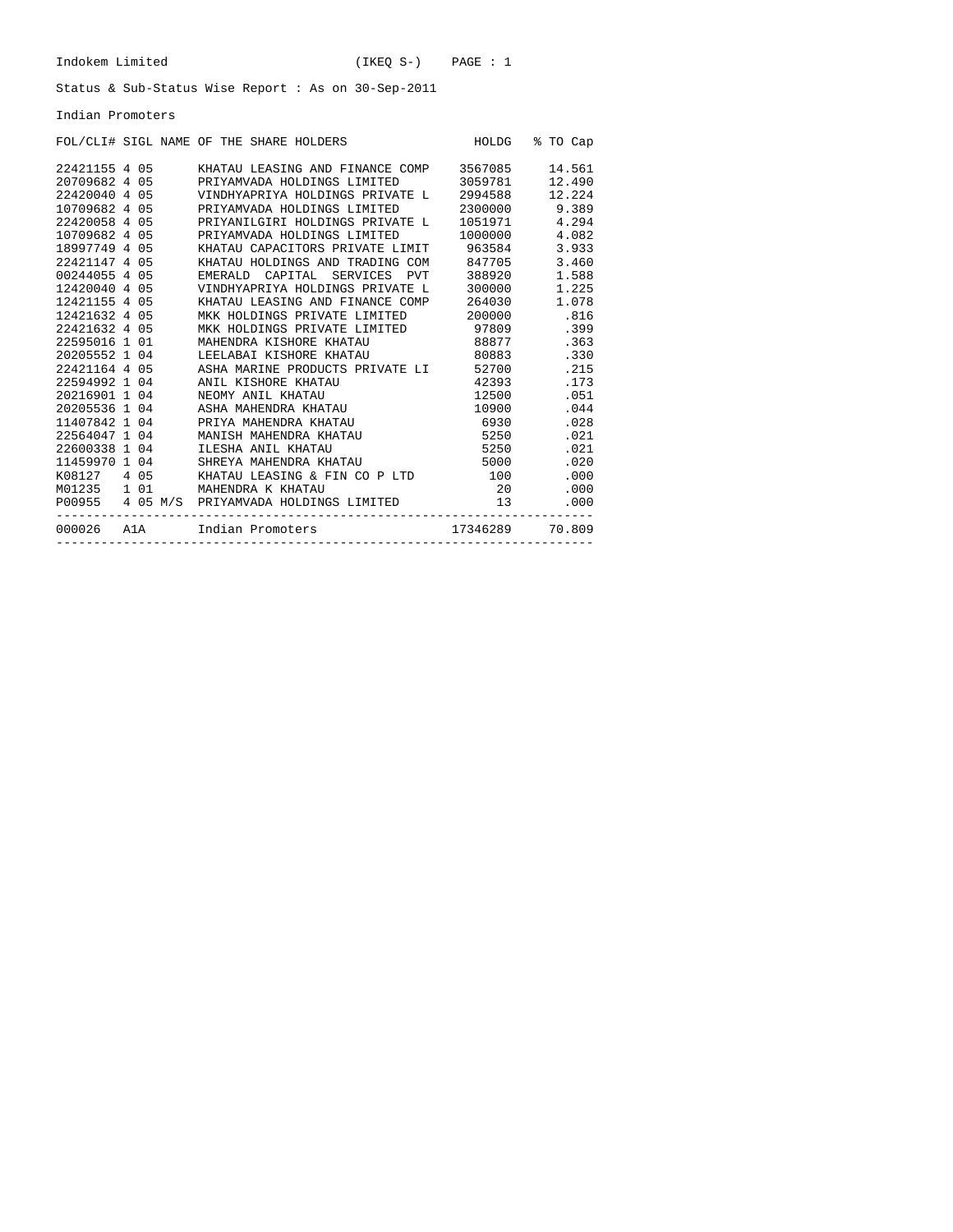Mutual Funds and UTI

|                                                |                                         | FOL/CLI# SIGL NAME OF THE SHARE HOLDERS                                                                                                            | HOLDG                                 | % TO Cap                             |
|------------------------------------------------|-----------------------------------------|----------------------------------------------------------------------------------------------------------------------------------------------------|---------------------------------------|--------------------------------------|
| S06665<br>S06668<br>C06504<br>S08186<br>C07020 | 406<br>4 0 6<br>4 0 6<br>4 0 6<br>4 0 6 | SBI C M LTD A/C SBI M FUND<br>SBI C M LTD A/C SBI M FUND<br>CANBANK MUTUAL FUND<br>STATE BANK OF INDIA A/C ACIF<br>CANARA BANK TRUSTEE CANBANK M F | 10850<br>6050<br>5750<br>2750<br>2250 | .044<br>.025<br>.023<br>.011<br>.009 |
| C07281                                         | 4 06                                    | CREDIT CAPITAL INVESTMENT                                                                                                                          | 2100                                  | .009                                 |
| C06604                                         | 4 0 6                                   | CANBANK MUTUAL FUND                                                                                                                                | 2000                                  | .008                                 |
| S08197                                         | 4 0 6                                   | SHCIL A/C SBI MUTUAL FUND                                                                                                                          | 1200                                  | .005                                 |
| S02208                                         | 4 06                                    | SBI CAP MKT LTD - SBI MF - 1                                                                                                                       | 1000                                  | .004                                 |
| S07463                                         | 4 0 6                                   | SHCIL A/C LIC MUTUAL FUND                                                                                                                          | 650                                   | .003                                 |
| S08191                                         | 4 06                                    | SHCIL A/C LIC MUTUAL FUND                                                                                                                          | 650                                   | .003                                 |
| S08199                                         | 4 0 6                                   | SHCIL A/C SBI MUTUAL FUND                                                                                                                          | 250                                   | .001                                 |
| C00542                                         | 4 06                                    | CANARA BANK TRUSTEE CANBANK M F                                                                                                                    | 50                                    | .000                                 |
| S02349                                         | 4 0 6                                   | SHCIL A/C SBI MUTUAL FUND                                                                                                                          | 50                                    | .000                                 |
| U06504                                         | 4 21                                    | UNIT TRUST OF INDIA                                                                                                                                | 50                                    | .000                                 |
| 000015 B1A                                     |                                         | Mutual Funds and UTI                                                                                                                               | 35650                                 | .146                                 |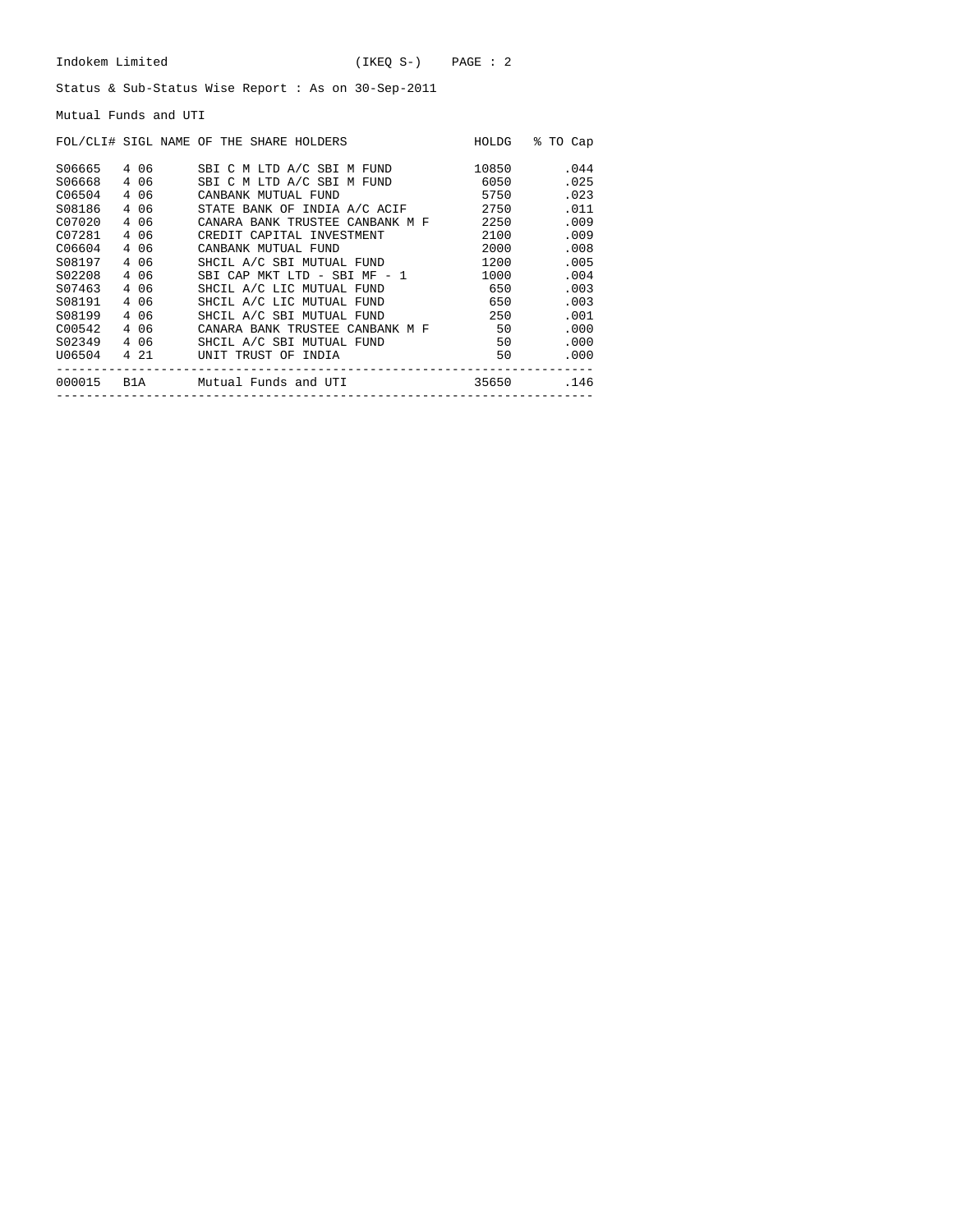Banks, Fin Inst(s),Ins Comp(s)

|                    |          | FOL/CLI# SIGL NAME OF THE SHARE HOLDERS | HOLDG | % TO Cap |
|--------------------|----------|-----------------------------------------|-------|----------|
| T07185 4 12        |          | 20TH CENTURY FIN COR LTD PRIN T         | 15850 | .065     |
| 10000502 4 23      |          | NATIONAL INSURANCE COMPANY LTD          | 4000  | .016     |
| 10000560 4 23      |          | THE ORIENTAL INSURANCE COMPANY          | 1000  | .004     |
| C10008             | 4 0 1    | CANARA BANK                             | 900   | .004     |
| 00000019 4 01      |          | BANK OF INDIA                           | 400   | .002     |
| S09543             | 4 0 1    | STATE BANK OF INDIA                     | 400   | .002     |
| C07369             | 4 0 1    | CENTRAL BANK OF INDIA                   | 150   | .001     |
| S <sub>10022</sub> | 4 0 1    | STANDARD CHARTERED BANK                 | 100   | .000     |
| T00001             | 4 23 THE | NEW INDIA ASSURANCE CO LTD              | 100   | .000     |
| T07206             | 4 1 2    | 20TH CENTURY FINANCE COR LTD            | 100   | .000     |
| S09474             | 4 0 1    | STANDARD CHARTERED BANK                 | 50    | .000     |
| T00245             | 4 01     | THE FEDERAL BANK LTD                    | 50    | .000     |
| A08013             | 4 01     | ABHYUDAYA COOP BANK LTD                 | 25    | .000     |
| 000013             |          | B2A Banks, Fin Inst(s),Ins Comp(s)      | 23125 | .094     |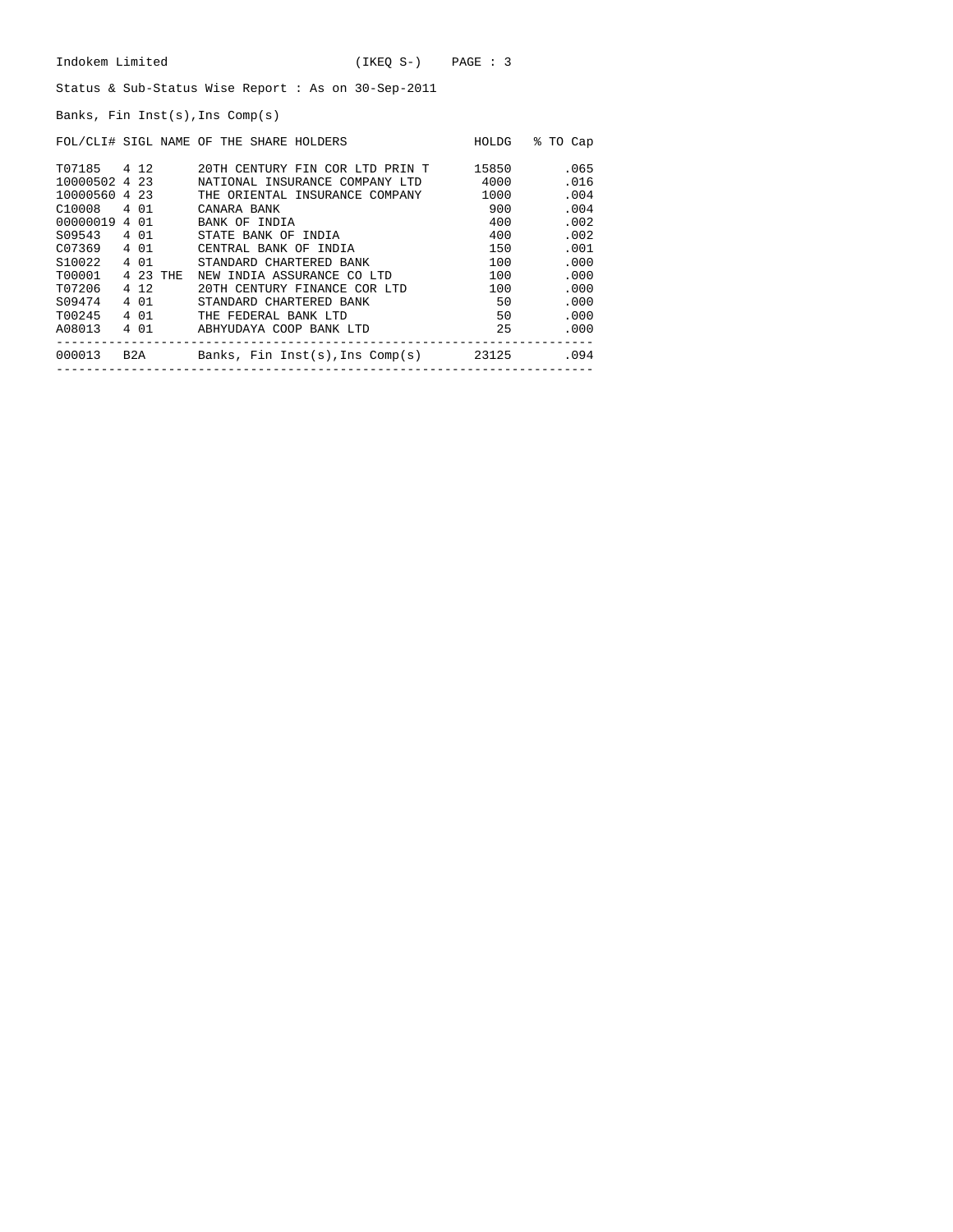Private Corporate Bodies

|                                |       | FOL/CLI# SIGL NAME OF THE SHARE HOLDERS                           | HOLDG        | % TO Cap     |
|--------------------------------|-------|-------------------------------------------------------------------|--------------|--------------|
| 52580270 4 09                  |       | BJD SECURITIES PRIVATE LTD                                        | 29901        | .122         |
| S08703                         | 4 0 9 | SURYANAGRI FIN LEASE LTD                                          | 23800        | .097         |
| 14972584 4 09                  |       | SHAREKHAN LIMITED                                                 | 20600        | .084         |
| 11373036 4 09                  |       | JRD SECURITIES PVT LTD                                            | 19000        | .078         |
| G07326                         | 4 0 9 | GAME KING PRIVATE LIMITED                                         | 14850        | .061         |
| 11284186 4 09                  |       | PRABHANJAN MULTITRADE PRIVATE L                                   | 13600        | .056         |
| 12064412 4 09                  |       | APOLLO VIKAS STEELS PVT LTD.                                      | 10000        | .041         |
| 30230163 4 09                  |       | SHALVA INVESTMENTS PRIVATE LIMI                                   | 10000        | .041         |
| 10918196 4 09                  |       | ABHAY KRISHI UDYOG PVT LTD                                        | 9650         | .039         |
| 00075062 4 09                  |       | HEM SECURITIES LIMITED                                            | 8300         | .034         |
| 10757374 4 09                  |       | KEDIA CONSULTANTS PRIVATE LIMIT                                   | 8000         | .033         |
| 10000116 4 09                  |       | SMC GLOBAL SECURITIES LTD.                                        | 7800         | .032         |
| B07815                         | 4 0 9 | BSB FINANCIAL SERVICES (P) LTD                                    | 7400         | .030         |
| 00254894 4 09                  |       | HKB SHARES AND STOCK BROKINGS P                                   | 7350         | .030         |
| N07722                         | 4 0 9 | NAGARJUNA FINANCE LTD                                             | 7000         | .029         |
| G07432                         | 4 0 9 | G M DANDIDAR COMMERCIAL PVT LTD                                   | 6500         | .027         |
| C07346                         | 4 0 9 | CONSOLIDATED SERVICES & SEC I L                                   | 5650         | .023         |
| 14216209 4 09                  |       | ANGEL BROKING LTD                                                 | 5619         | .023         |
| 00324491 4 09                  |       | KAMIK REAL ESTATE PRIVATE LIMIT                                   | 5400         | .022         |
| C07321                         | 4 0 9 | CHARTERED CAPITAL & INVESTMENT                                    | 5000         | .020         |
| 51134560 4 09                  |       | INNOVATIVE DATA ORGANISERS PVT                                    | 4305         | .018         |
| B00717                         | 4 0 9 | BRITE INTERNATIONAL PVT LTD                                       | 4200         | .017         |
| 10172167 4 09                  |       | AVS EOUISERVE LIMITED                                             | 3535         | .014         |
| 10000130 4 09                  |       | SHRI PARASRAM HOLDINGS PVT.LTD.                                   | 3395         | .014         |
| 10000096 4 09<br>10000083 4 09 |       | BONANZA PORTFOLIO LTD<br>VENTURA SECURITIES LIMITED               | 3296<br>3000 | .013<br>.012 |
| 16708753 4 09                  |       | NIPUN FINVEST PVT LTD                                             | 2750         | .011         |
| 00022619 4 09                  |       | MEHTA EOUITIES LTD.                                               | 2600         | .011         |
| 00074798 4 09                  |       | JSEL SECURITIES LTD. (073)                                        | 2550         | .010         |
| 10000256 4 09                  |       | WAY2WEALTH BROKERS PRIVATE LIMI                                   | 2400         | .010         |
| 12691085 4 09                  |       | KARVY STOCK BROKING LTD                                           | 2008         | .008         |
| 00000014 4 09                  |       | BP EQUITIES PVT. LTD.                                             | 2000         | .008         |
| 00004838 4 09                  |       | SWASTIKA INVESTMART LIMITED                                       | 2000         | .008         |
| 00023193 4 09                  |       | UNICON SECURITIES PRIVATE LIMIT                                   | 2000         | .008         |
| M08217                         | 4 0 9 | MANJAPRA SEC & INVT P LTD                                         | 1650         | .007         |
| 10143178 4 09                  |       | ANUGRAH STOCK AND BROKING PVT L                                   | 1600         | .007         |
| 00000878 4 09                  |       | LALKAR SECURITIES PVT LTD                                         | 1500         | .006         |
| 00011357 4 09                  |       | MARIT FINANCE LIMITED                                             | 1500         | .006         |
| 00038000 4 09                  |       | ANS PVT LIMITED                                                   | 1500         | .006         |
| 00014943 4 09                  |       | SYKES & RAY EOUITIES (I) LTD.                                     | 1439         | .006         |
| 00068717 4 09                  |       | ARCADIA SHARE AND STOCK BROKERS                                   | 1350         | .006         |
| R07158                         | 4 0 9 | REDMA INVESTMENT PVT LTD                                          | 1350         | .006         |
| T07134                         | 4 0 9 | THE EAST INDIA ELEC SUPPLY & T                                    | 1300         | .005         |
| 00007983 4 09                  |       | MANSUKH STOCK BROKERS LIMITED                                     | 1255         | .005         |
| V07082                         | 4 0 9 | VRIKSHA INVESTMENTS PVT LTD                                       | 1200         | .005         |
| 00006556 4 09                  |       | PRAGYA SECURITIES PVT. LTD - CA                                   | 1100         | .004         |
| 00006765 4 09<br>40750706 4 09 |       | INVENTURE GROWTH & SECURITIES L<br>MARUDHAR STOCK TRADING PVT LTD | 1000         | .004         |
| F07056                         | 409   | DESK TO DESK COURIER & CARGO P                                    | 1000<br>1000 | .004<br>.004 |
| M08298                         | 4 0 9 | MANEKCHAND PANCHAND TRDG I C P                                    | 1000         | .004         |
| S08622                         | 4 0 9 | SHOBHA INVESTMENT P LTD                                           | 950          | .004         |
| 10095924 4 09                  |       | MTL SHARE AND STOCK BROKER LTD                                    | 891          | .004         |
|                                |       |                                                                   |              |              |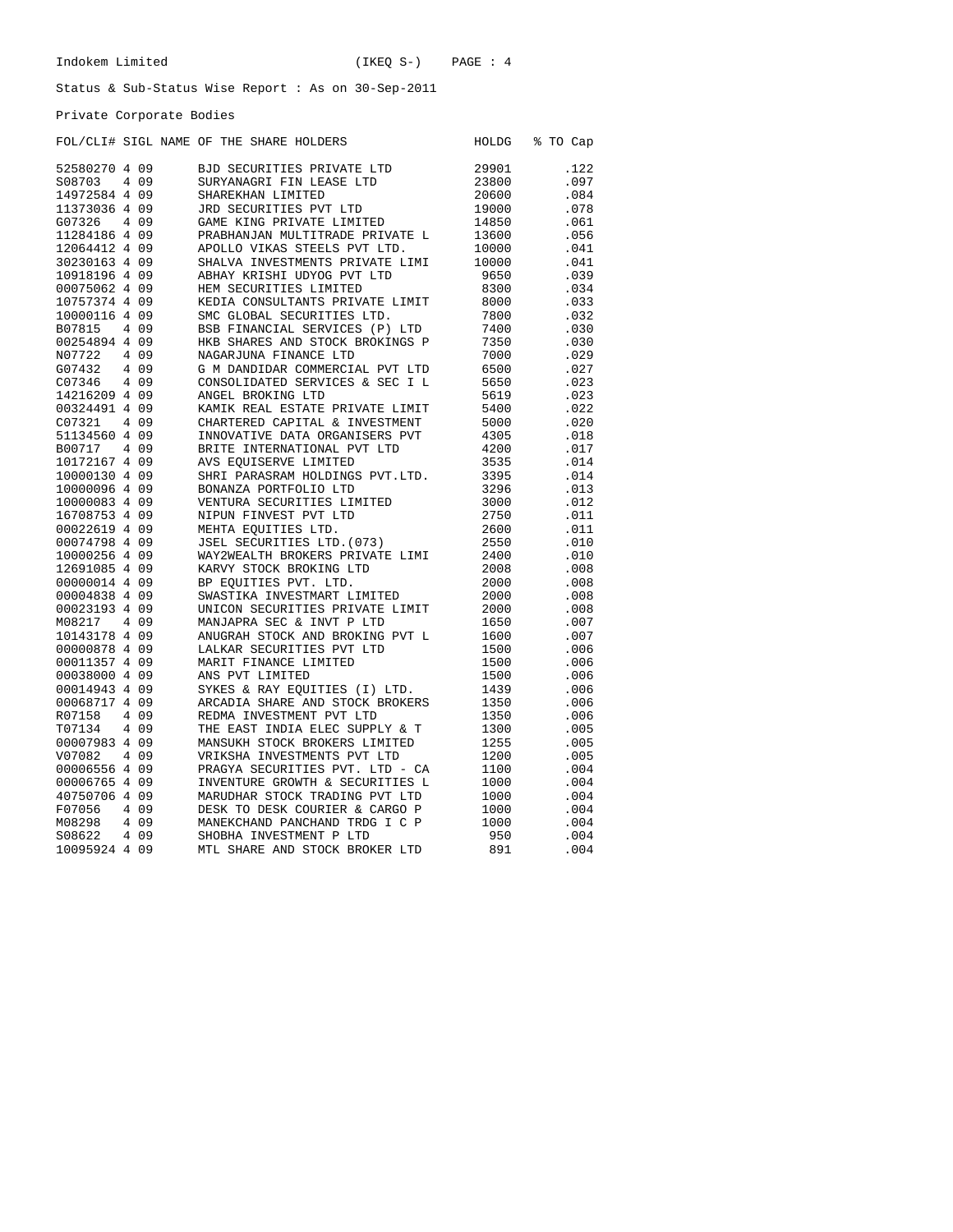Private Corporate Bodies

## FOL/CLI# SIGL NAME OF THE SHARE HOLDERS HOLDG % TO Cap

| 00003013 4 09 |       | FORTUNE EQUITY BROKERS (INDIA)    | 700 | .003 |
|---------------|-------|-----------------------------------|-----|------|
| E07007        | 4 0 9 | EXCLUSIVE LEASING AND FINANCE L   | 700 | .003 |
| H07082        | 4 0 9 | HINDON MERCANTILE LTD             | 700 | .003 |
| Z07008        | 4 0 9 | ZOOM LEASING & FINANCE CO LTD     | 700 | .003 |
| 26511923 4 09 |       | <b>DWAR SOFTWARE LTD</b>          | 650 | .003 |
| 10135282 4 09 |       | SHREYANSH FINTEX<br>PVT LTD.      | 600 | .002 |
| P07651        | 4 0 9 | PEARL CAPITAL SERVICES PVT LTD    | 600 | .002 |
| I06609        | 4 0 9 | INDBANK MERCHANT BANKING SER LT   | 550 | .002 |
| L07182        | 4 0 9 | LIBBAS IMPEX PVT LTD              | 550 | .002 |
| 10060240 4 09 |       | GLOBE CAPITAL MARKET LTD          | 530 | .002 |
| 00003365 4 09 |       | MANUBHAI MANGALDAS SEC. PVT. LTD  | 500 | .002 |
| 00006995 4 09 |       | R. WADIWALA SECURITIES PRIVATE    | 500 | .002 |
| 00007001 4 09 |       | MANSUKH SECURITIES AND FINANCE    | 500 | .002 |
| 00016449 4 09 |       | COMPETENT FINMAN PVT. LTD         | 500 | .002 |
| 13171914 4 09 |       | P K BAJAJ SECURITIES PRIVITE LI   | 500 | .002 |
| I07028        | 4 0 9 | INTACT LEASING & FINANCE LTD      | 500 | .002 |
| R07312        | 4 0 9 | RUIA AND RUIA PRIVATE LTD         | 500 | .002 |
| V07316        | 4 0 9 | VGS HOLDING PVT LTD               | 500 | .002 |
| S08627        | 4 0 9 | SHOBHA INVESTMENT (P) LTD         | 475 | .002 |
| 21889966 4 09 |       | 3A CAPITAL SERVICES LIMITED       | 450 | .002 |
|               |       |                                   |     |      |
| M06604        | 4 0 9 | M/S ALTONA INVESTMENTS P LTD      | 450 | .002 |
| M06605        | 4 0 9 | M/S RAMHARI INVESTMENTS P LTD     | 450 | .002 |
| T07244        | 4 0 9 | TIRUPATI ICE & COLD STORAGE C P   | 450 | .002 |
| 00007808 4 09 |       | JAINAM SHARE CONSULTANTS PVT. L   | 426 | .002 |
| 00000177 4 09 |       | WELLWORTH SHARE AND STOCK BROKI   | 400 | .002 |
| B07827        | 4 0 9 | BANSHAL AUTO FINANCE PVT LTD      | 400 | .002 |
| R08202        | 4 0 9 | RONAK CONSULTANTS PVT LTD         | 400 | .002 |
| 11532486 4 09 |       | CAPRI CONSULTANCY SERVICES PVT    | 350 | .001 |
| C07280        | 4 0 9 | COLUMBIA LEASING & FINANCE LTD    | 350 | .001 |
| P02501        | 4 0 9 | PEARL CAPITAL SERVICES PVT LTD    | 350 | .001 |
| 00000446 4 09 |       | PUMARTH CREDIT & CAPITAL LIMITE   | 300 | .001 |
| 00016281 4 09 |       | CHURIWALA SECURITIES PVT. LTD.    | 300 | .001 |
| 10091246 4 09 |       | SEEMA SECURITIES PVT. LTD.        | 300 | .001 |
| A06662        | 409   | ANMOL MALA FIN & INVESTMENTS P    | 300 | .001 |
| G07409        | 409   | GOSALIA SECURITIES PVT LTD        | 300 | .001 |
| U07059        | 4 0 9 | UTSAV EXIM PVT LTD                | 300 | .001 |
| 00001770 4 09 |       | TRADEBULLS SECURITIES (P) LIMIT   | 250 | .001 |
| 10038275 4 09 |       | AVISHKAR INVESTMENTS AND TRADIN   | 250 | .001 |
| 10778462 4 09 |       | EDELWEISS FINANCIAL ADVISORS LI   | 250 | .001 |
| M08048        | 4 0 9 | MULTIPLE FINANCE PVT LTD          | 250 | .001 |
| A01056        | 409   | ALMEIDA EQUITY FUND PVT LTD       | 240 | .001 |
| M01035        | 409   | MANGLAM ENTERPRISES PVT LTD       | 205 | .001 |
| 00002540 4 09 |       | MAVERICK SHARE BROKERS<br>LIMITED | 200 | .001 |
| 14368018 4 09 |       | VUKKADALA INVESTMENT PVT LTD      | 200 | .001 |
| 20852936 4 09 |       | INVESTSMART STOCK BROKERS PVT L   | 200 | .001 |
| A07578        | 409   | AREBEE SHIPPING CO P LTD          | 200 | .001 |
| P07790        | 4 0 9 | P H FINANCIAL & INVST CONS P LT   | 200 | .001 |
|               |       |                                   |     |      |
| 14768363 4 09 |       | CHEMTEX TRADING PRIVATE LIMITED   | 199 | .001 |
| 00023115 4 09 |       | BMA WEALTH CREATORS PVT. LTD      | 159 | .001 |
| 10000108 4 09 |       | ZEN SECURITIES LTD-BSE CLIENTS    | 150 | .001 |
| 10288335 4 09 |       | VIVAN INVESTMENTS PVT LTD         | 150 | .001 |
| 10303275 4 09 |       | MASTER CAPITAL SERVICES LTD       | 150 | .001 |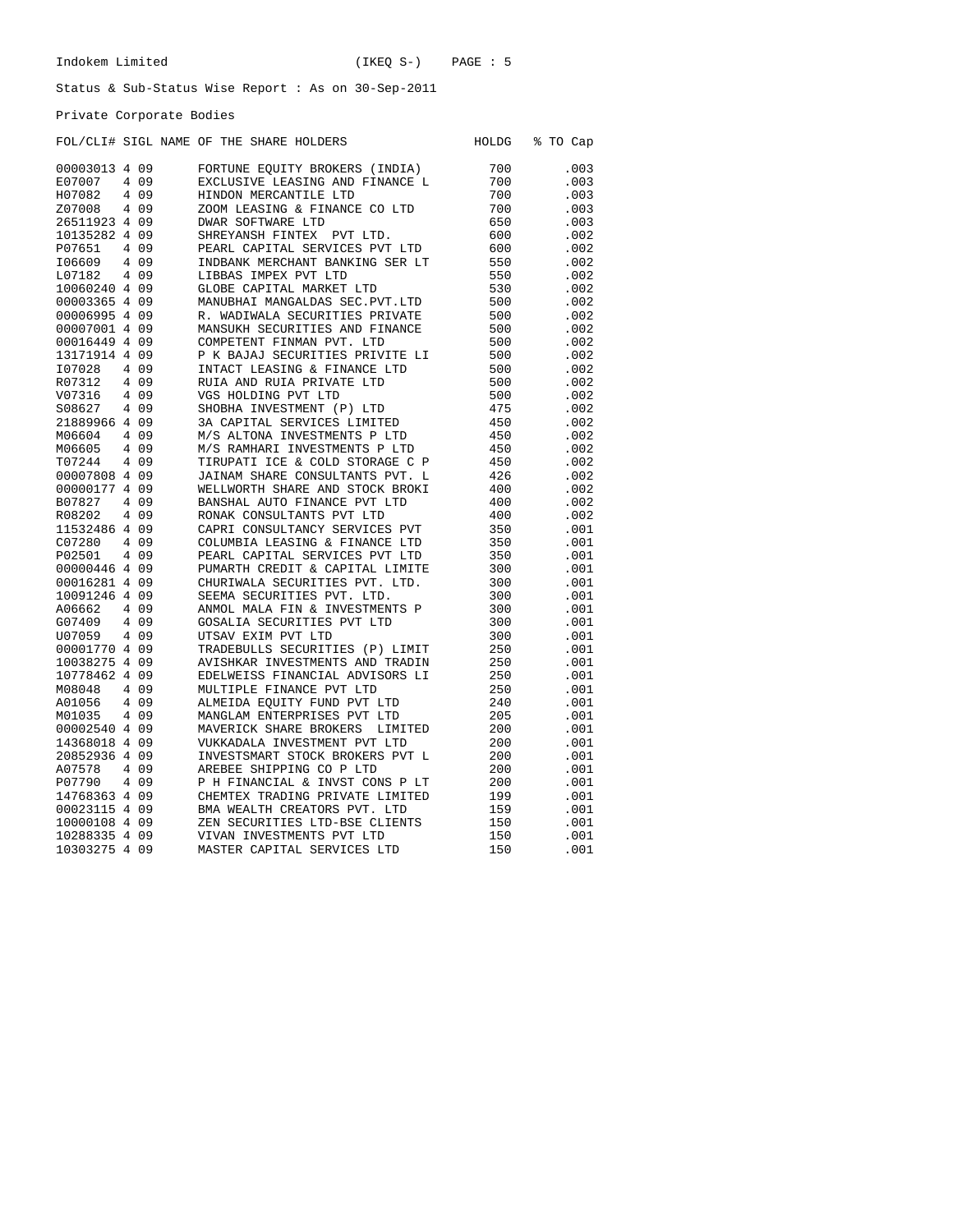HOLDG % TO Cap

### Status & Sub-Status Wise Report : As on 30-Sep-2011

Private Corporate Bodies

|  |  |  | FOL/CLI# SIGL NAME OF THE SHARE HOLDERS |
|--|--|--|-----------------------------------------|
|  |  |  |                                         |

| D03020        |   | 409   | P N BERRY INVESTMENTS PVT LTD   | 150 | .001 |
|---------------|---|-------|---------------------------------|-----|------|
| D03307        |   | 4 0 9 | DEEPAUL TRADING&INVESTMENTS (P) | 150 | .001 |
| D03318        |   | 4 0 9 | DELHI FINANCIERS PVT LTD        | 150 | .001 |
| J03599        |   | 4 0 9 | JAYPLYWOOD INDUSTRIES P LTD     | 150 | .001 |
| L03357        |   | 4 0 9 | LONE STAR HOLDINGS PVT LTD      | 150 | .001 |
|               |   |       |                                 |     | .001 |
| M04694        |   | 4 0 9 | MONEYTECH RESOURCES MGMNT (P) L | 150 |      |
| N03137        |   | 4 0 9 | NAKUL TRADING&INVESTMENTS PVT.L | 150 | .001 |
| S09051        |   | 4 0 9 | SHRI SANT JALARAM SAVING AND CO | 150 | .001 |
| V03916        |   | 4 0 9 | VINSUM CONSULTANTS PVT.LTD      | 150 | .001 |
| 24552982 4 09 |   |       | ISHITA COTTON IND LTD           | 140 | .001 |
| 00000107 4 09 |   |       | NETWORTH STOCK BROKING LTD      | 113 | .000 |
| 10001364 4 09 |   |       | JHAVERI SECURITIES LIMITED      | 100 | .000 |
| 10001622 4 09 |   |       | MATALIA STOCK BROKING PVT LTD   | 100 | .000 |
| 10017937 4 09 |   |       | ADROIT FIN SER PVT LTD          | 100 | .000 |
| 10018888 4 09 |   |       | GUINESS SECURITIES LIMITED      | 100 | .000 |
| 10041471 4 09 |   |       | ABHIPRA CAPITAL LTD             | 100 | .000 |
| 10070914 4 09 |   |       | AREBEE SHIPPING CO PVT LTD      | 100 | .000 |
| 10329730 4 09 |   |       | KHEMLANI EXPORTS PVT LTD        | 100 | .000 |
| 10517703 4 09 |   |       | PATANGI TRADE AND HOLDINGS PVT. | 100 | .000 |
| 14694845 4 09 |   |       | RONAK CONSULTANTS PRIVATE LIMIT | 100 | .000 |
| 15132052 4 09 |   |       | GLOBAL EMERGING MARKETS INDIA L | 100 | .000 |
| 40430556 4 09 |   |       | SIBU LAL AGARWAL                | 100 | .000 |
| A07579        |   | 4 0 9 | AREBEE SHIPPING CO PVT LTD      | 100 | .000 |
| A07581        |   | 4 0 9 | AREBEE SHIPPING CO PVT LTD      | 100 | .000 |
| A07582        |   | 4 0 9 | AREBEE SHIPPING CO PVT LTD      | 100 | .000 |
| A08259        |   | 4 0 9 | AURANGABAD OIL EXTRACTION CO PV | 100 | .000 |
| A08290        |   | 4 0 9 | ADD VALUE FINANCIAL SERVICES P  | 100 | .000 |
|               |   |       |                                 |     |      |
| B03402        |   | 409   | BENGAL & ASSAM COMPANY LIMITED  | 100 | .000 |
| D07153        |   | 4 0 9 | DIVAKAR INVESTMENT PVT LTD      | 100 | .000 |
| E07069        |   | 4 0 9 | EXCLUSIVE SECURITIES LTD        | 100 | .000 |
| G03564        |   | 4 0 9 | GUJARAT SAVING UNIT PVT LTD     | 100 | .000 |
| G07370        |   | 4 0 9 | GINNI FINVEST PVT LTD           | 100 | .000 |
| G07445        |   | 4 0 9 | GLENMARK PHARMACEUTICALS LTD    | 100 | .000 |
| I07072        |   | 4 0 9 | IKON VISIONS PVT LTD            | 100 | .000 |
| K00991        | 4 | 09    | KAMALJYOT INVESTMENS LTD        | 100 | .000 |
| L07104        |   | 4 0 9 | L N KHETAN INVESTMENT PVT LTD   | 100 | .000 |
| M04550        |   | 4 0 9 | MITTAL COMMERCIALS P LTD        | 100 | .000 |
| N03523        |   | 4 0 9 | NAV BHARAT VANIJYA LIMITED      | 100 | .000 |
| 003074        |   | 4 0 9 | ORLON EXPORTS PVT.LTD.          | 100 | .000 |
| P07917        |   | 4 0 9 | PITON SECURITIES PVT LTD        | 100 | .000 |
| S01793        |   | 4 0 9 | SACCHA INVESTMENT & TRDG CO P L | 100 | .000 |
| S08529        |   | 4 0 9 | SILVER ARROW INVEST PVT LTD     | 100 | .000 |
| V07754        |   | 4 0 9 | VASAVI FINANCIAL SERVICES LTD   | 100 | .000 |
| 51134553 4 09 |   |       | DATTANI CERAMICS PVT LTD        | 97  | .000 |
| R08237        |   | 4 0 9 | RENOX COMMERCIAL LIMITED        | 97  | .000 |
| D06622        |   | 4 0 9 | DEVIDAYAL SALES PVT LTD         | 80  | .000 |
| V07035        |   | 4 0 9 | VMS CONSULTANTS PVT LTD         | 80  | .000 |
| 00000505 4 09 |   |       | VORA FINSTOCK LIMITED           | 50  | .000 |
| 00283770 4 09 |   |       | SRI MAHALAKSHMI SHARES PRIVATE  | 50  | .000 |
| 11598383 4 09 |   |       | IDEAL COMMERCE LIMITED          | 50  | .000 |
| 30762744 4 09 |   |       | A3 CAPITAL SERVICES (INDIA) LIM | 50  | .000 |
| A04003        |   | 4 0 9 | ANU INDIA PRIVATE LTD           | 50  | .000 |
|               |   |       |                                 |     |      |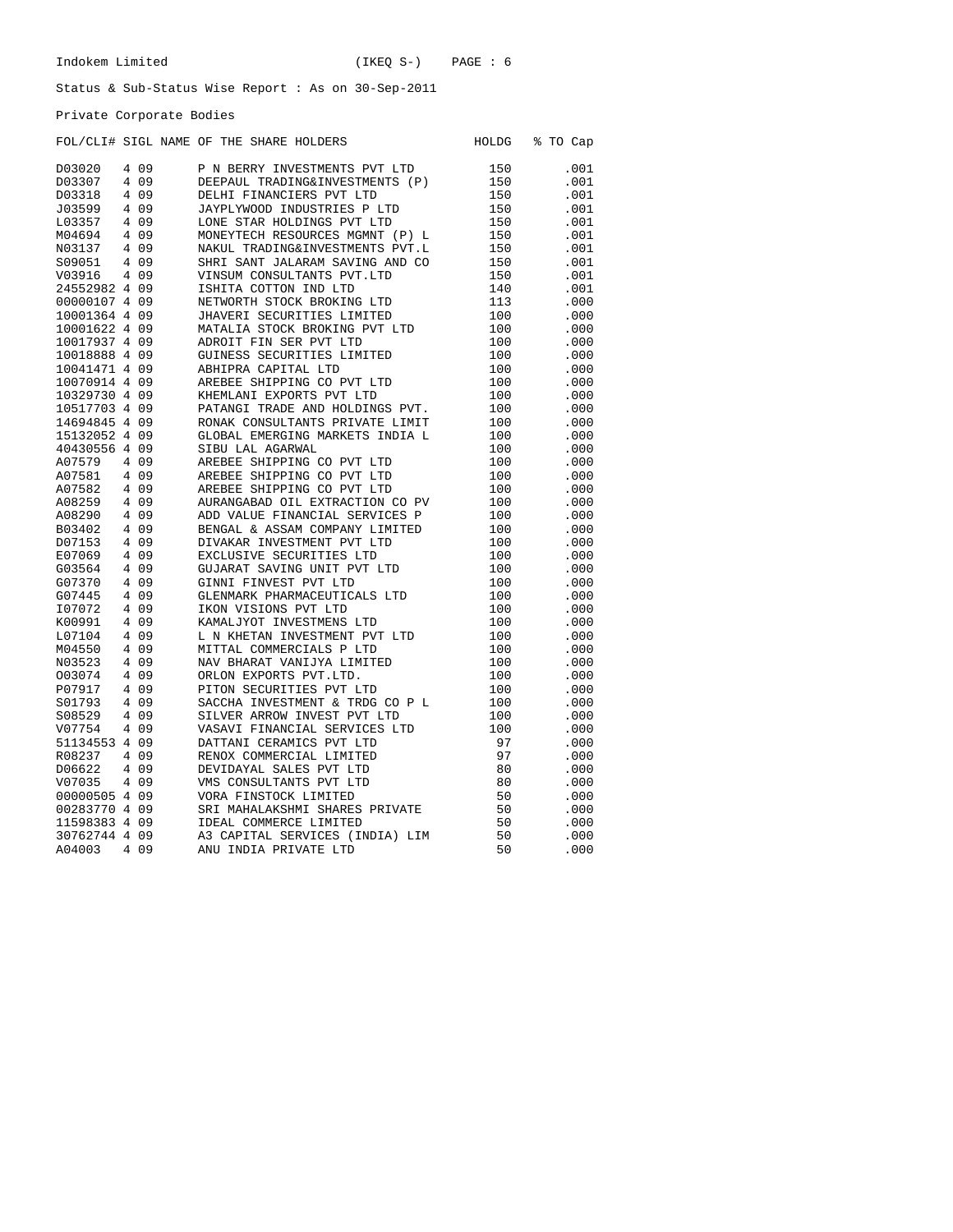Private Corporate Bodies

|               |       |       | FOL/CLI# SIGL NAME OF THE SHARE HOLDERS                                                    |                                             | HOLDG % TO Cap  |
|---------------|-------|-------|--------------------------------------------------------------------------------------------|---------------------------------------------|-----------------|
| A04268        |       |       | 4 09 ARUNESH TRADING&INVESTMENTS (P) 50                                                    |                                             | .000            |
| A04645        |       |       | 4 09 ASHWIN TRADING&INVESTMENTS (P) 50                                                     |                                             | .000            |
| A07322        |       | 4 0 9 | AIRLINKS CARGO PVT LTD                                                                     |                                             | 50 — 10<br>.000 |
| A08189        | 4 0 9 |       | ADITI CAPITAL SERVICES P LTD 50                                                            |                                             | .000            |
| A08320 4 09   |       |       | ASIA CORP SECURITIES LTD                                                                   | 50                                          | .000            |
| B07824 4 09   |       |       | BMP INDUSTRIES LTD                                                                         | 50                                          | .000            |
| C07299 4 09   |       |       | CHANDRA FINANCIAL CONSULTANTS 50                                                           |                                             | .000            |
| 107043 4 09   |       |       | INDBANK MERCHANT BANKING SER LT 50                                                         |                                             | .000            |
| J03682 4 09   |       |       | JHOTA FINACE & LEASING CO LTD 50                                                           |                                             | .000            |
|               |       |       | K07726 4 09 KANIKA INVESTMENT LIMITED                                                      | 50                                          | .000            |
|               |       |       |                                                                                            | 50                                          | .000            |
|               |       |       | LO3007 4 09 L N KHETAN INVESTMENT P LTD<br>M07614 4 09 M/S MJC INVESTMENTS PVT LTD         |                                             | 50<br>.000      |
| N00696 4 09   |       |       | NAVRATNA INVESTMENTS P LTD                                                                 | 50                                          | .000            |
| P08089        |       | 4 0 9 | PROMISSING INVST & TRDG CO LTD 50                                                          |                                             | .000            |
| S08763 4 09   |       |       | SURYANAGRI FIN LEASE LTD                                                                   | 50                                          | .000            |
| S09024 4 09   |       |       | SSL FINANCIAL SERVICES LTD                                                                 | 50                                          | .000            |
| S09192 4 09   |       |       | SKIM INVESTMENTS AND LEASING P 50                                                          |                                             | .000            |
| S09341 4 09   |       |       | SANTOSH SECURITIES LTD                                                                     | 50                                          | .000            |
| S09500 4 09   |       |       | SUGAL & DAMANI SH & ST BROKERS 50                                                          |                                             | .000            |
| 00000507 4 09 |       |       | MAHESHWARI SHARE AND STOCK BROK 42                                                         |                                             | .000            |
| 00062985 4 09 |       |       | MPSE SECURITIES LIMITED                                                                    | 32                                          | .000            |
| 00005189 4 09 |       |       | LKP SECURITIES LIMITED                                                                     |                                             | 25<br>.000      |
| 10000141 4 09 |       |       | KHANDELWAL ODD SHARES PRIVATE L<br>25                                                      |                                             | .000            |
| P08175 4 09   |       |       | PUSHAP CAPITAL & SECURITIES PVT 25                                                         |                                             | .000            |
| S07628 4 09   |       |       | SENTOUKI FIN & INVST PVT LTD 25                                                            |                                             | .000            |
| 10000167 4 09 |       |       | RELIGARE SECURITIES LTD                                                                    | $4\overline{4}$                             | .000            |
| 10117654 4 09 |       |       | NIRMAL BANG SECURITIES PVT. LTD 1                                                          |                                             | .000            |
| 10259280 4 09 |       |       | JNJ HOLDINGS PVT. LTD.                                                                     | $\overline{1}$                              | .000            |
|               |       |       | 10399438 4 09 ISHA SECURITIES LIMITED                                                      | $1$ and $1$ and $1$ and $1$ and $1$ and $1$ | .000            |
|               |       |       |                                                                                            |                                             | .000            |
|               |       |       | 10521303 4 09 STANDARD CHARTERED SECURITIES (10851718 4 09 CENTRE FOR MONITORING INDIAN EC |                                             | .000            |
|               |       |       | 000187 ClA Private Corporate Bodies 314868 1.285                                           |                                             |                 |
|               |       |       |                                                                                            |                                             |                 |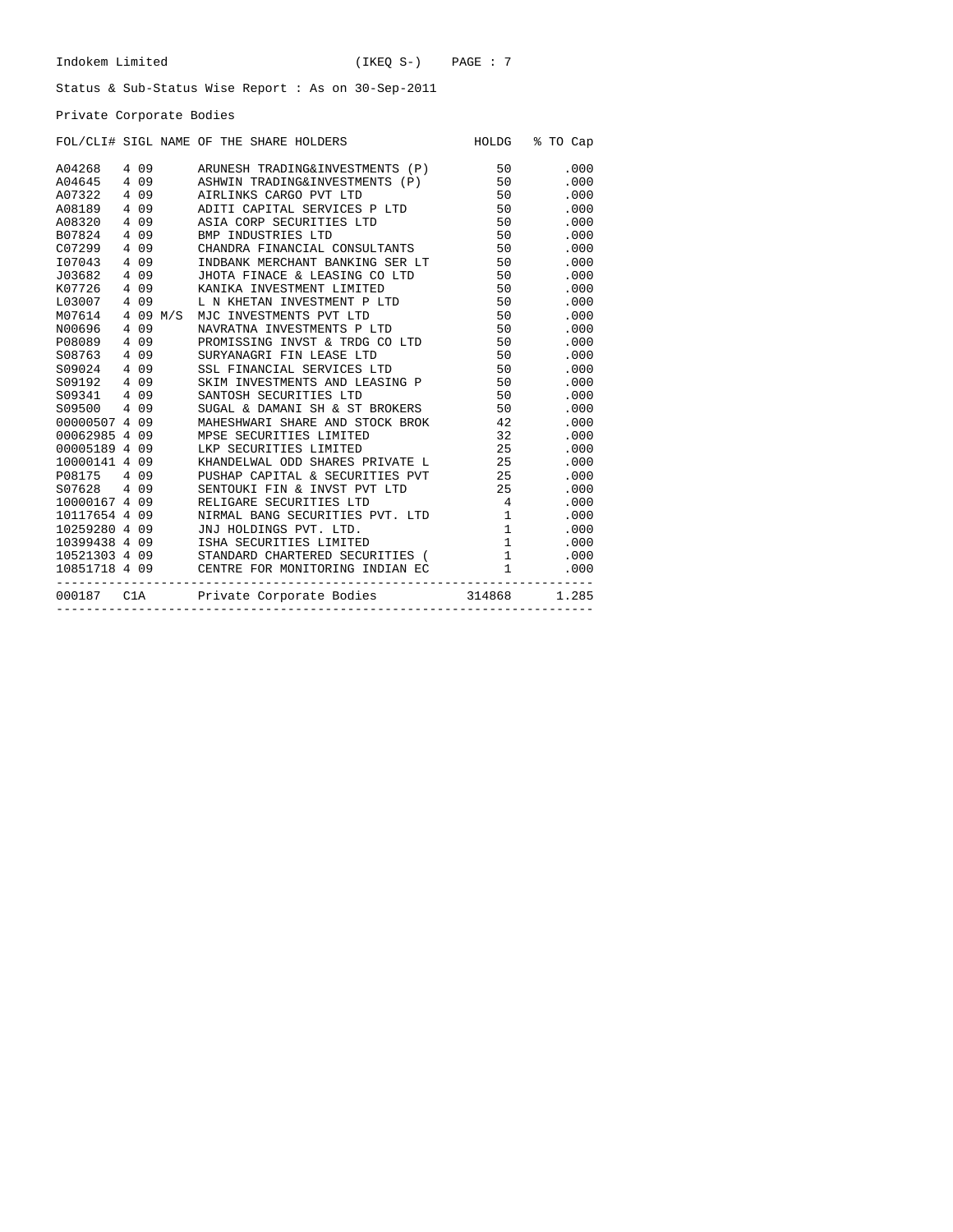Nri / OCB

|                |  | FOL/CLI# SIGL NAME OF THE SHARE HOLDERS |          | HOLDG % TO Cap                                                                                                                                                                                                                          |
|----------------|--|-----------------------------------------|----------|-----------------------------------------------------------------------------------------------------------------------------------------------------------------------------------------------------------------------------------------|
|                |  | 50176812 2 01 PARATHODY RAJAN           | 1309     | .005                                                                                                                                                                                                                                    |
|                |  | 54593908 2 01 MADHAVI SURENDRA SHAH     | 1300     | .005                                                                                                                                                                                                                                    |
|                |  | V00685 2 01 VARSHA DHINGRA              | 1200     | .005                                                                                                                                                                                                                                    |
|                |  | 19517917 2 02 PRARTHNA D JHAM           | 1000 000 | .004                                                                                                                                                                                                                                    |
|                |  | G00298 2 01 GHANASHYAM ATMARAM SOMAN    | 800      | .003                                                                                                                                                                                                                                    |
|                |  | 11510977 2 02 ANIL KRISHEN MEHTA        | 570      | .002                                                                                                                                                                                                                                    |
|                |  | S08565 2 01 SURYA PRAKASH SRIVASTVA     | 500      | .002                                                                                                                                                                                                                                    |
|                |  | P01186 2 01 MR P KOSHY PHILIP           |          | 300 000<br>.001                                                                                                                                                                                                                         |
|                |  | R07974 2 01 RAGHUNATHAN R               |          | .001                                                                                                                                                                                                                                    |
|                |  | 18607330 2 01 HARUN HABIB GIGANI        |          | 200 — 200 — 200 — 200 — 200 — 200 — 200 — 200 — 200 — 200 — 200 — 200 — 200 — 200 — 200 — 200 — 200 — 200 — 200 — 200 — 200 — 200 — 200 — 200 — 200 — 200 — 200 — 200 — 200 — 200 — 200 — 200 — 200 — 200 — 200 — 200 — 200 — 2<br>.001 |
|                |  | 10024903 2 02 RANNA PRAGNESH BHATT      |          | .000<br>100 000                                                                                                                                                                                                                         |
|                |  | A07661 2 01 ASHOK PATIL                 |          | .000<br>100 000                                                                                                                                                                                                                         |
|                |  |                                         |          | .000                                                                                                                                                                                                                                    |
|                |  | 11676369 2 01 KANISHKA KRISHNA SURANA   | 59       | .000                                                                                                                                                                                                                                    |
|                |  | 00097161 2 01 SUSHIL KUMAR KAPOOR       | 50       | .000                                                                                                                                                                                                                                    |
|                |  | 18318345 2 02 NARENDRA DUA              |          | 50 7<br>.000                                                                                                                                                                                                                            |
|                |  | A04565 2 01 ASHOK PATIL                 |          | 50 7<br>.000                                                                                                                                                                                                                            |
|                |  | R07985 2 01 RAGHUNATHAN R               |          | 50 — 1<br>.000                                                                                                                                                                                                                          |
|                |  | 43155587 2 02 SHILPA SHAH               |          | 25<br>.000                                                                                                                                                                                                                              |
|                |  | B00421 2 01 MRS BETTY SALDANHA          |          | 25<br>.000                                                                                                                                                                                                                              |
| N00196 2 01 MR |  | NARENDRA JAGANNATH GANGAL               | 25       | .000                                                                                                                                                                                                                                    |
|                |  | R00105 201 MR RICHARD BLAISE SALDANHA   | 25       | .000                                                                                                                                                                                                                                    |
| 10117804 2 01  |  | MEENA SURANA                            |          | 19<br>.000                                                                                                                                                                                                                              |
|                |  | 000023  C3A   Nri   / OCB               |          | 8106.033                                                                                                                                                                                                                                |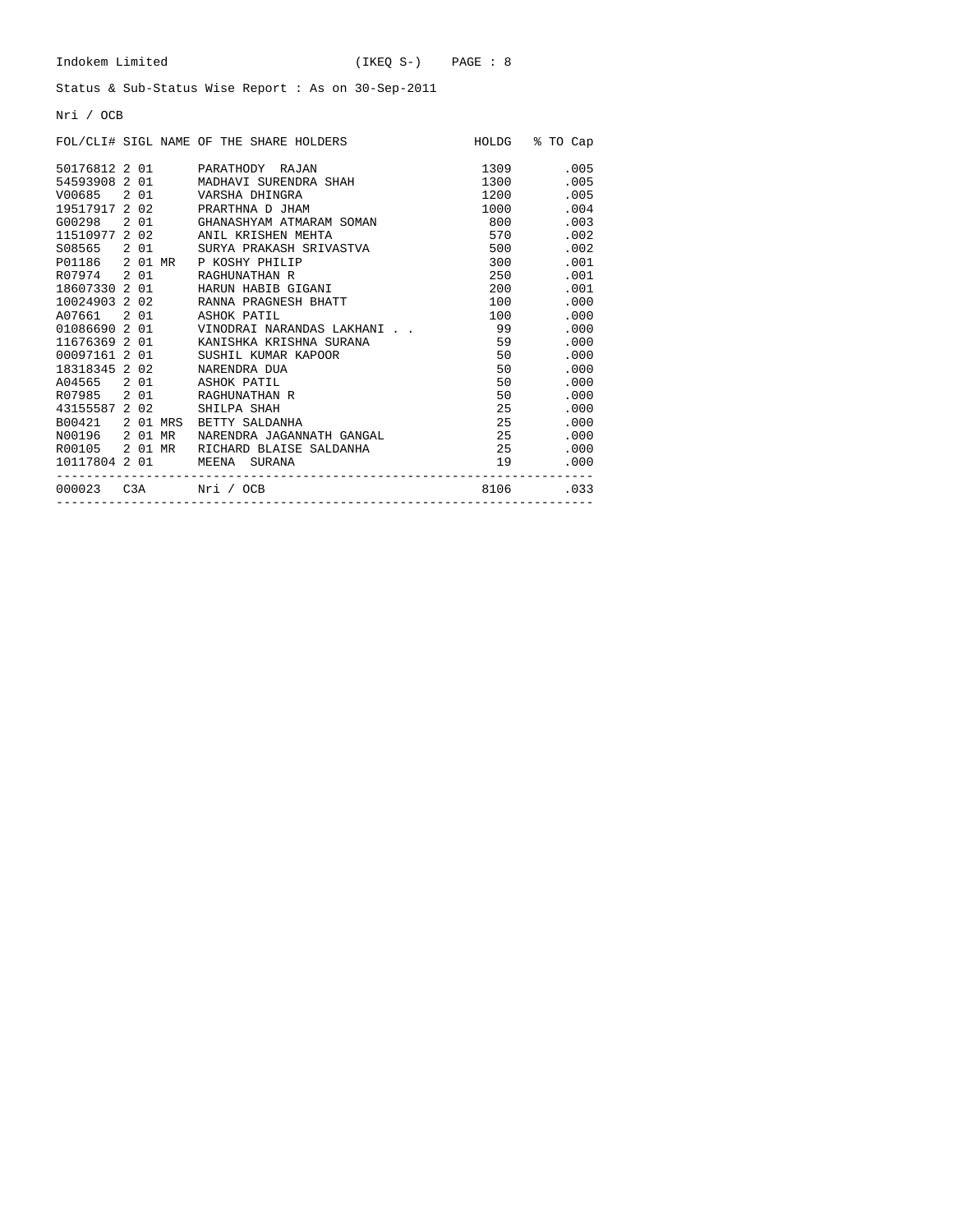| Indokem Limited  |                                                        | $(IKEO S-)$ $PAGE : 9$ |       |          |
|------------------|--------------------------------------------------------|------------------------|-------|----------|
|                  | Status & Sub-Status Wise Report : As on $30$ -Sep-2011 |                        |       |          |
| Clearing Members |                                                        |                        |       |          |
|                  | FOL/CLI# SIGL NAME OF THE SHARE HOLDERS                |                        | HOLDG | % TO Cap |
| 00017938 4 25    | SBICAP SECURITIES LIMITED                              |                        | 401   | .002     |
| C5A<br>000001    | Clearing Members                                       |                        | 401   | .002     |
|                  |                                                        |                        |       |          |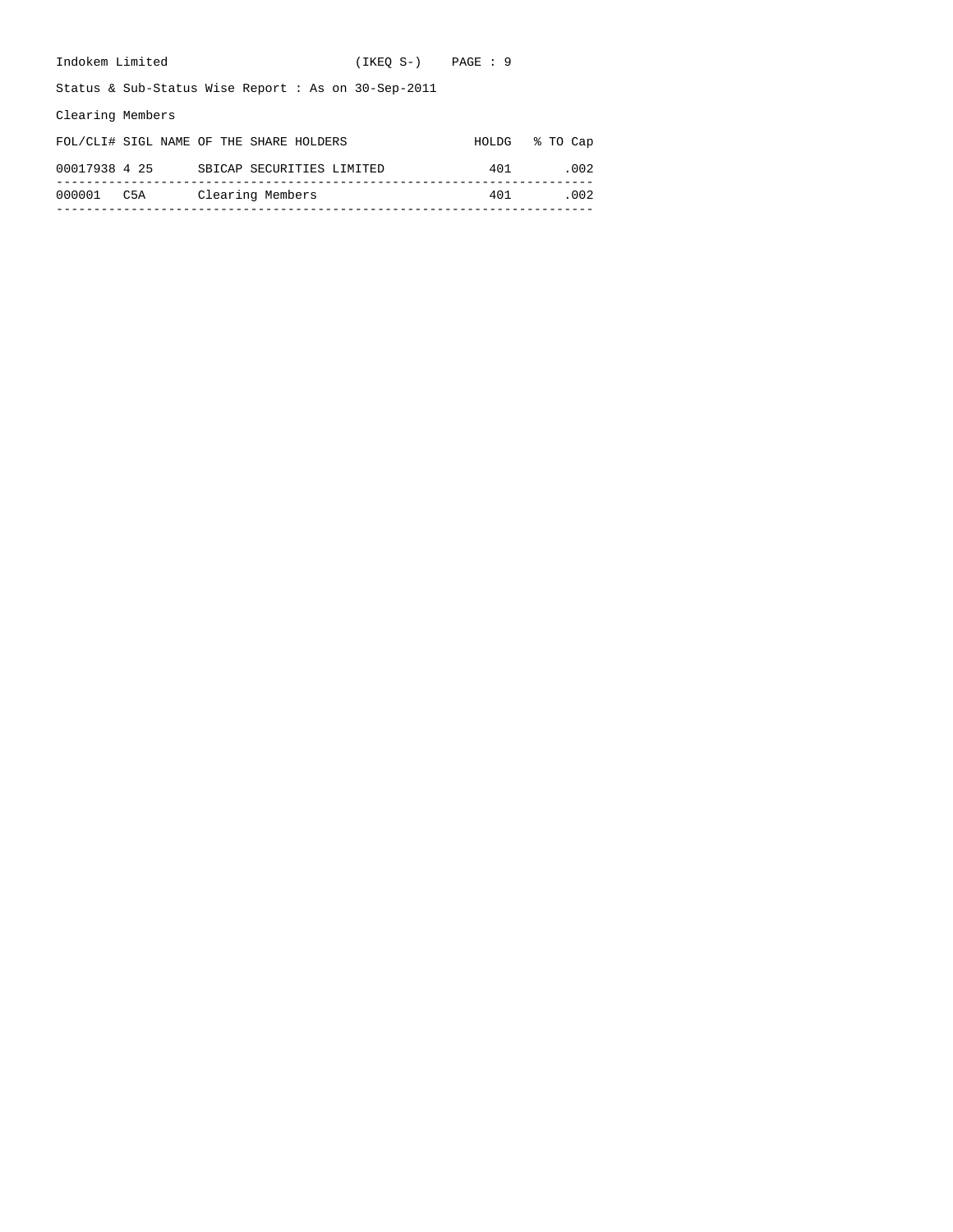| Indokem Limited                                    | (IKEO S-) | PAGE : 10 |
|----------------------------------------------------|-----------|-----------|
| Status & Sub-Status Wise Report: As on 30-Sep-2011 |           |           |

List of Holders holding 01.000% & above

| FOL/CLI# | NAME OF THE SHARE HOLDER        | HOLDG    | % Cap  | Category               |
|----------|---------------------------------|----------|--------|------------------------|
| 11708186 | S SATHYA                        | 410242   |        | 1.675 Indian Public    |
| 10002938 | MAYUR MANGALDAS KOTHARI         | 407769   |        | 1.665 Indian Public    |
| 22421155 | KHATAU LEASING AND FINANCE COMP | 3567085  |        | 14.561 Indian Promoter |
| 20709682 | PRIYAMVADA HOLDINGS LIMITED     | 3059781  |        | 12.490 Indian Promoter |
| 22420040 | VINDHYAPRIYA HOLDINGS PRIVATE L | 2994588  |        | 12.224 Indian Promoter |
| 10709682 | PRIYAMVADA HOLDINGS LIMITED     | 2300000  |        | 9.389 Indian Promoter  |
| 22420058 | PRIYANILGIRI HOLDINGS PRIVATE L | 1051971  |        | 4.294 Indian Promoter  |
| 10709682 | PRIYAMVADA HOLDINGS LIMITED     | 1000000  |        | 4.082 Indian Promoter  |
| 18997749 | KHATAU CAPACITORS PRIVATE LIMIT | 963584   |        | 3.933 Indian Promoter  |
| 22421147 | KHATAU HOLDINGS AND TRADING COM | 847705   |        | 3.460 Indian Promoter  |
| 00244055 | EMERALD CAPITAL SERVICES PVT    | 388920   |        | 1.588 Indian Promoter  |
| 12420040 | VINDHYAPRIYA HOLDINGS PRIVATE L | 300000   |        | 1.225 Indian Promoter  |
| 12421155 | KHATAU LEASING AND FINANCE COMP | 264030   |        | 1.078 Indian Promoter  |
| 000013   | [ 01.000% ] & above holders     | 17555675 | 71.664 |                        |
|          |                                 |          |        |                        |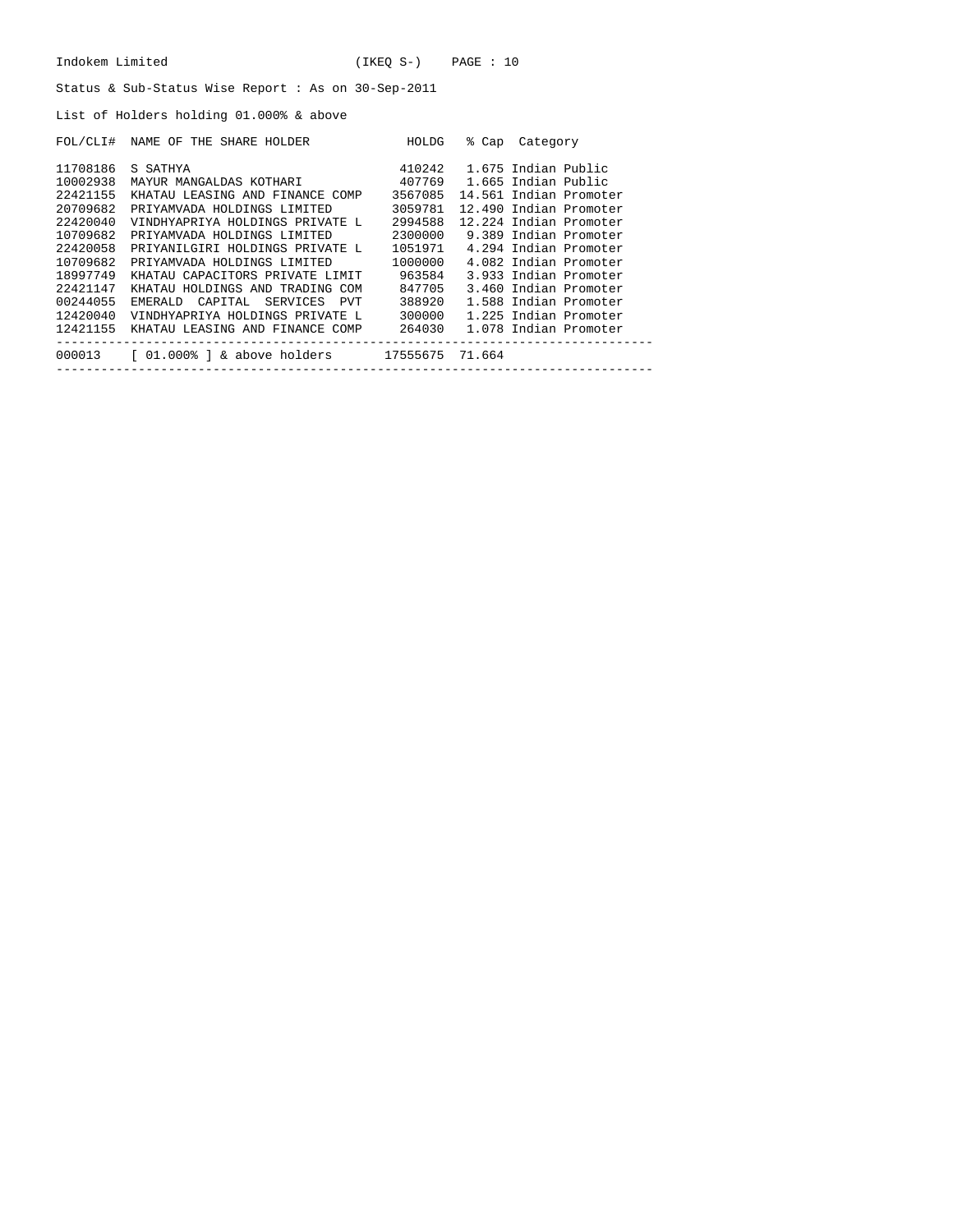List of Top (100) Holders (General)

## FOL/CLI# SIGL NAME OF THE SHARE HOLDERS HOLDG % TO Cap

| 22421155 4 05 |       | KHATAU LEASING AND FINANCE COMP           | 3567085        | 14.561       |
|---------------|-------|-------------------------------------------|----------------|--------------|
| 20709682 4 05 |       | PRIYAMVADA HOLDINGS LIMITED               | 3059781        | 12.490       |
| 22420040 4 05 |       | VINDHYAPRIYA HOLDINGS PRIVATE L           | 2994588        | 12.224       |
| 10709682 4 05 |       | PRIYAMVADA HOLDINGS LIMITED               | 2300000        | 9.389        |
| 22420058 4 05 |       | PRIYANILGIRI HOLDINGS PRIVATE L           | 1051971        | 4.294        |
| 10709682 4 05 |       | PRIYAMVADA HOLDINGS LIMITED               | 1000000        | 4.082        |
| 18997749 4 05 |       | KHATAU CAPACITORS PRIVATE LIMIT           | 963584         | 3.933        |
| 22421147 4 05 |       | KHATAU HOLDINGS AND TRADING COM           | 847705         | 3.460        |
| 11708186 1 00 |       | S SATHYA                                  | 410242         | 1.675        |
| 10002938 1 00 |       | MAYUR MANGALDAS KOTHARI                   | 407769         | 1.665        |
| 00244055 4 05 |       | EMERALD CAPITAL<br>SERVICES<br><b>PVT</b> | 388920         | 1.588        |
| 12420040 4 05 |       | VINDHYAPRIYA HOLDINGS PRIVATE L           | 300000         | 1.225        |
| 12421155 4 05 |       | KHATAU LEASING AND FINANCE COMP           | 264030         | 1.078        |
| 12421632 4 05 |       | MKK HOLDINGS PRIVATE LIMITED              | 200000         | .816         |
| 00422128 1 00 |       | SALOMI SUSHIL SHAH                        | 125000         | .510         |
| 22421632 4 05 |       | MKK HOLDINGS PRIVATE LIMITED              | 97809          | .399         |
| 22595016 1 01 |       | MAHENDRA KISHORE KHATAU                   | 88877          | .363         |
| 16353026 1 00 |       | MURARILAL GUPTA                           | 82551          | .337         |
| 20205552 1 04 |       | LEELABAI KISHORE KHATAU                   | 80883          | .330         |
| 12155547 1 00 |       | S SANGEETHA                               | 75304          | .307         |
| 10001816 1 00 |       | SHARAD KANAYALAL SHAH                     | 75000          | .306         |
| 00004322 1 00 |       | ARUN KUMAR SANCHETI (HUF)                 | 61086          | .249         |
| 00381846 1 00 |       | YOGESH LAXMIDAS BHATIA                    | 60200          | .246         |
| 22421164 4 05 |       | ASHA MARINE PRODUCTS PRIVATE LI           | 52700          | .215         |
| 13053597 1 00 |       | SANTOSH MURARILAL GUPTA                   | 46828          | .191         |
| 22594992 1 04 |       | ANIL KISHORE KHATAU                       | 42393          | .173         |
| 10739223 1 00 |       | BHARAT JAMNADAS DATTANI (HUF)             | 36036          | .147         |
| N07734        | 1 00  | NANJI JIVRAJ KARANI                       | 30200          | .123         |
| 52580270 4 09 |       | BJD SECURITIES PRIVATE LTD                | 29901          | .122         |
| R08485        | 1 0 0 | RATANSEY MULJI                            | 26250          | .107         |
| S08703        | 4 0 9 | SURYANAGRI FIN LEASE LTD                  | 23800          | .097         |
| 14972584 4 09 |       | SHAREKHAN LIMITED                         | 20600          | .084         |
| 10240969 1 00 |       | PHATU NIHALANI                            | 20000          | .082         |
| 20230906 1 00 |       | NALIN PURSHOTTAM POOJARA                  | 19995          | .082         |
| 11373036 4 09 |       | JRD SECURITIES PVT LTD                    | 19000          | .078         |
| 10003024 1 00 |       | NEELAM GUPTA                              | 17000          | .069         |
| 00001627 1 00 |       | BIMAL KUMAR JALAN                         | 16701          | .068         |
| 54242016 1 00 |       |                                           | 16451          |              |
| T07185        | 4 1 2 | SARITA ARVIND SANCHETI                    |                | .067         |
| 40966312 1 00 |       | 20TH CENTURY FIN COR LTD PRIN T           | 15850<br>15800 | .065<br>.064 |
|               |       | NEHAL KAPADIYA                            |                | .063         |
| 00107594 1 00 |       | BHAGWATIDEVI PRABHASHANKAR MARO           | 15401          |              |
| 00000179 1 00 |       | SAURABH VAKIL                             | 15000          | .061         |
| G07326        | 4 0 9 | GAME KING PRIVATE LIMITED                 | 14850          | .061         |
| 10973423 1 00 |       | SANGITA JAYESH DOSHI                      | 13650          | .056         |
| 11284186 4 09 |       | PRABHANJAN MULTITRADE PRIVATE L           | 13600          | .056         |
| 00190545 1 00 |       | ICHRAJ DEVI DUDHORIA                      | 13407          | .055         |
| 15379615 1 00 |       | GIRISHCHANDRA BALKRISHAN PURI             | 13081          | .053         |
| 40388878 1 00 |       | VIJAYANAND EMS                            | 12549          | .051         |
| 20216901 1 04 |       | NEOMY ANIL KHATAU                         | 12500          | .051         |
| 00127770 1 00 |       | SARLABEN KISHORILAL BHANSALI              | 12395          | .051         |
| P08020        | 1 0 0 | PARADEVI L CHAURASIA                      | 12250          | .050         |
| 00025779 1 00 |       | BIJENDRA KATTA                            | 11827          | .048         |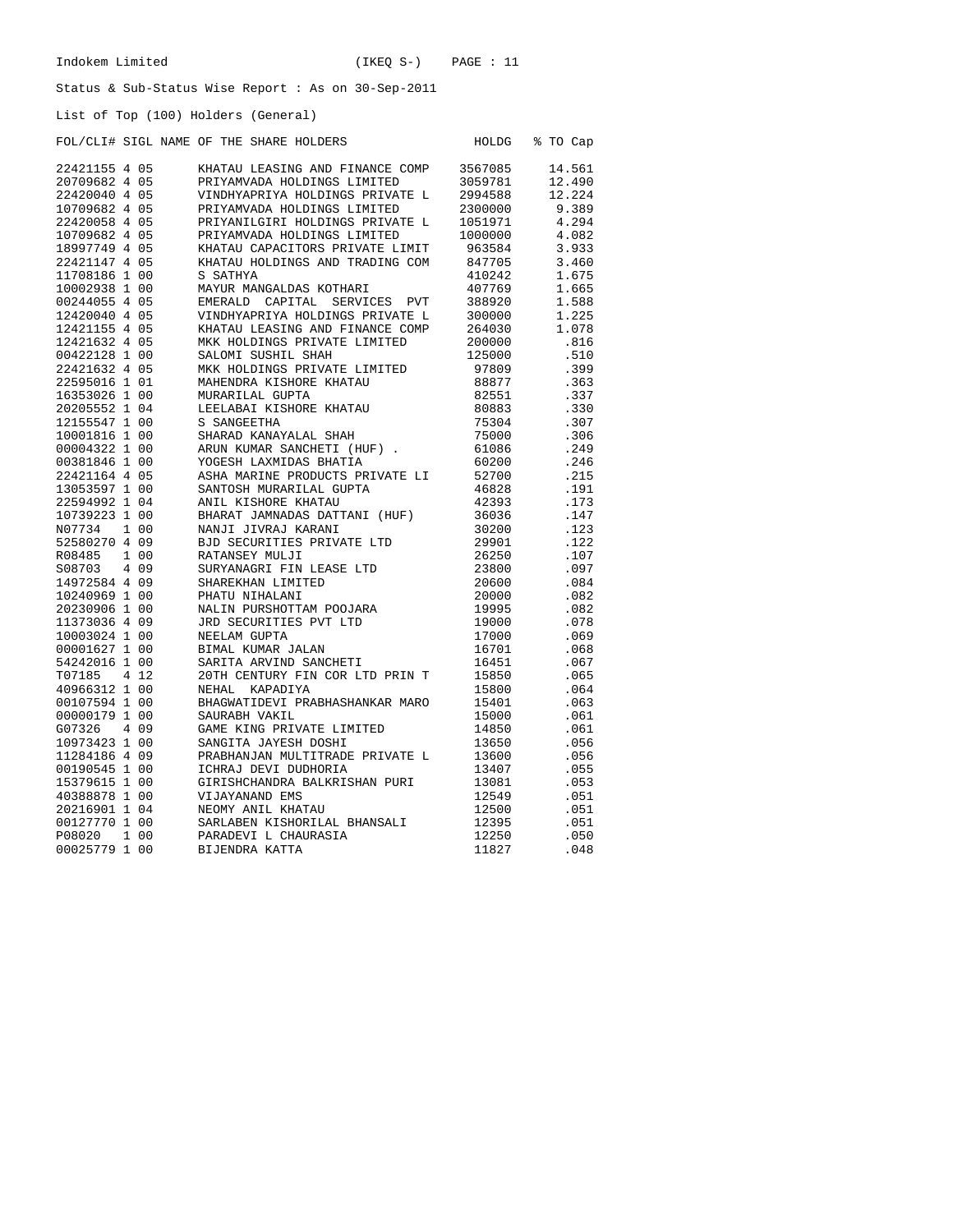HOLDG % TO Cap

### Status & Sub-Status Wise Report : As on 30-Sep-2011

List of Top (100) Holders (General)

| FOL/CLI# SIGL NAME OF THE SHARE HOLDERS |  |  |  |  |  |  |  |
|-----------------------------------------|--|--|--|--|--|--|--|
|-----------------------------------------|--|--|--|--|--|--|--|

|        |  |                                                                                                                                                                                                                                           | $.034$<br>$.034$ |
|--------|--|-------------------------------------------------------------------------------------------------------------------------------------------------------------------------------------------------------------------------------------------|------------------|
|        |  |                                                                                                                                                                                                                                           |                  |
|        |  |                                                                                                                                                                                                                                           |                  |
|        |  |                                                                                                                                                                                                                                           |                  |
|        |  |                                                                                                                                                                                                                                           |                  |
|        |  |                                                                                                                                                                                                                                           |                  |
|        |  |                                                                                                                                                                                                                                           |                  |
|        |  |                                                                                                                                                                                                                                           |                  |
|        |  |                                                                                                                                                                                                                                           |                  |
|        |  |                                                                                                                                                                                                                                           |                  |
|        |  |                                                                                                                                                                                                                                           |                  |
|        |  |                                                                                                                                                                                                                                           |                  |
|        |  |                                                                                                                                                                                                                                           |                  |
|        |  |                                                                                                                                                                                                                                           |                  |
|        |  |                                                                                                                                                                                                                                           |                  |
|        |  |                                                                                                                                                                                                                                           |                  |
|        |  |                                                                                                                                                                                                                                           |                  |
|        |  |                                                                                                                                                                                                                                           |                  |
|        |  |                                                                                                                                                                                                                                           |                  |
|        |  |                                                                                                                                                                                                                                           |                  |
|        |  |                                                                                                                                                                                                                                           |                  |
|        |  |                                                                                                                                                                                                                                           | $.27$<br>$.027$  |
| 000100 |  | 10142678 100<br>1044278 100 PAMBEM N. JEMANI 11710 104468<br>2020553 5 104 ASBEM N. JEMANI 11710 10450<br>2020553 4 106 SRVISINGNAR SAMCBETI<br>107900 30447 10000 ANVIENDENCHAR SAMCBETI<br>10794 10444 100 ANVIENDENCHAR SAMCBETI<br>10 |                  |
|        |  |                                                                                                                                                                                                                                           |                  |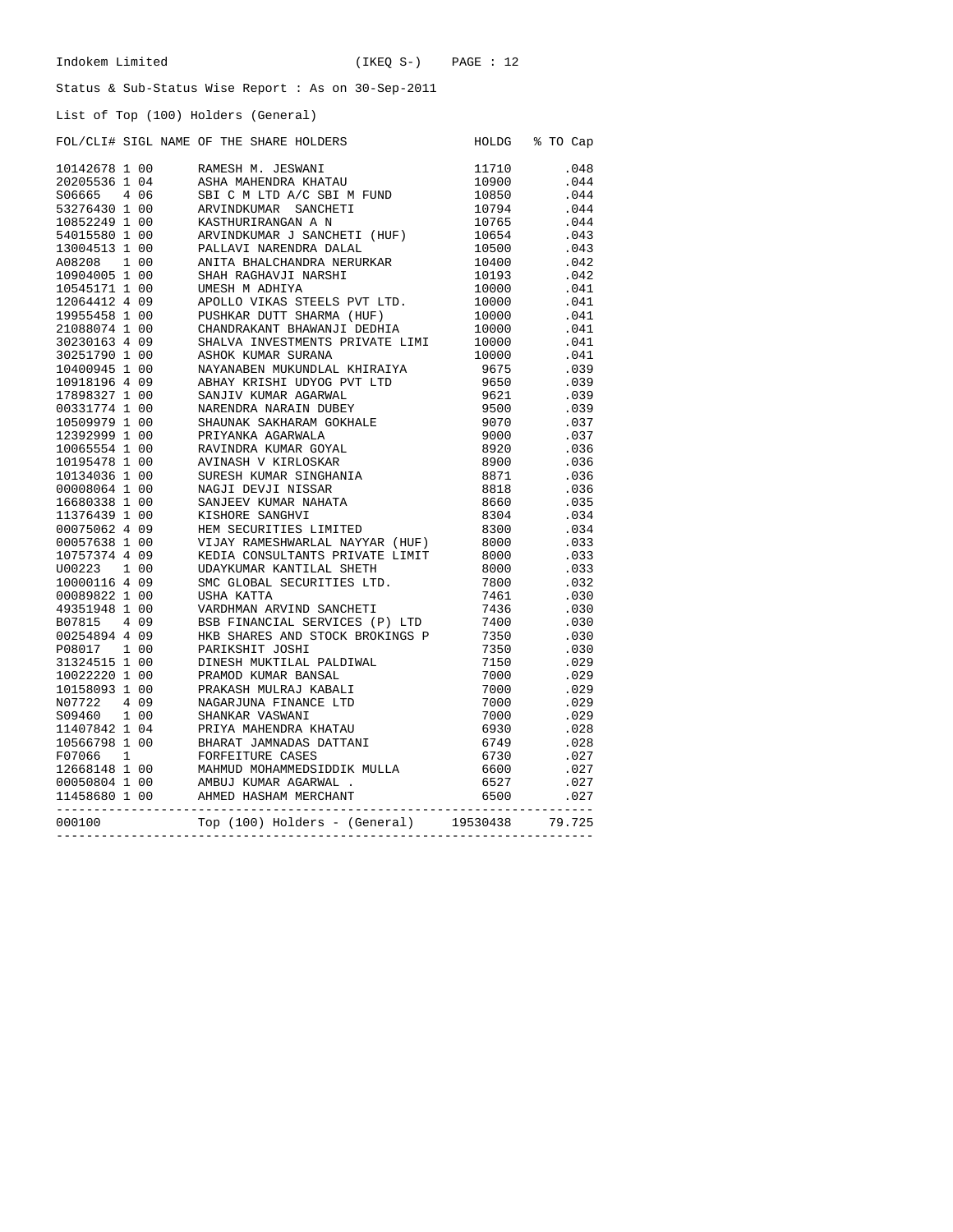# List of Top (50) Holders (Individual)

|        |  | LIST OI TOP (50) HOLGETS (INGIVIQUAL)                                                                                                                                                                                                                                                      |         |                |
|--------|--|--------------------------------------------------------------------------------------------------------------------------------------------------------------------------------------------------------------------------------------------------------------------------------------------|---------|----------------|
|        |  | FOL/CLI# SIGL NAME OF THE SHARE HOLDERS<br>POL/CLIM STOL NAME OF THE SHARE HOLDDER MOLTAN (1991145)<br>117091145 100 6 SANONI (19911411 STOL 1992)<br>11709124 100 6 SANONI SHAH<br>1000223 100 6 SANONI SHAH<br>12855024 100 6 SANONI SHAH<br>12855024 100 6 SANONI SHAH<br>1295000 6 SAN |         | HOLDG % TO Cap |
|        |  |                                                                                                                                                                                                                                                                                            |         | 410242 1.675   |
|        |  |                                                                                                                                                                                                                                                                                            |         | 1.665          |
|        |  |                                                                                                                                                                                                                                                                                            |         | .510           |
|        |  |                                                                                                                                                                                                                                                                                            |         | .337           |
|        |  |                                                                                                                                                                                                                                                                                            |         | .307           |
|        |  |                                                                                                                                                                                                                                                                                            |         | .306           |
|        |  |                                                                                                                                                                                                                                                                                            |         | .249           |
|        |  |                                                                                                                                                                                                                                                                                            |         | .246           |
|        |  |                                                                                                                                                                                                                                                                                            |         | .191           |
|        |  |                                                                                                                                                                                                                                                                                            |         | .147           |
|        |  |                                                                                                                                                                                                                                                                                            |         | .123           |
|        |  |                                                                                                                                                                                                                                                                                            |         |                |
|        |  |                                                                                                                                                                                                                                                                                            |         | .107           |
|        |  |                                                                                                                                                                                                                                                                                            |         | .082           |
|        |  |                                                                                                                                                                                                                                                                                            |         | .082           |
|        |  |                                                                                                                                                                                                                                                                                            |         | .069           |
|        |  |                                                                                                                                                                                                                                                                                            |         | .068           |
|        |  |                                                                                                                                                                                                                                                                                            |         | .067           |
|        |  |                                                                                                                                                                                                                                                                                            |         | .064           |
|        |  |                                                                                                                                                                                                                                                                                            |         | .063           |
|        |  |                                                                                                                                                                                                                                                                                            |         | .061           |
|        |  |                                                                                                                                                                                                                                                                                            |         | .056           |
|        |  |                                                                                                                                                                                                                                                                                            |         | .055           |
|        |  |                                                                                                                                                                                                                                                                                            |         | .053           |
|        |  |                                                                                                                                                                                                                                                                                            |         | .051           |
|        |  |                                                                                                                                                                                                                                                                                            |         | .051           |
|        |  |                                                                                                                                                                                                                                                                                            |         | .050           |
|        |  |                                                                                                                                                                                                                                                                                            |         | .048           |
|        |  |                                                                                                                                                                                                                                                                                            |         | .048           |
|        |  |                                                                                                                                                                                                                                                                                            |         | .044           |
|        |  |                                                                                                                                                                                                                                                                                            |         | .044           |
|        |  |                                                                                                                                                                                                                                                                                            |         | .043           |
|        |  |                                                                                                                                                                                                                                                                                            |         | .043           |
|        |  |                                                                                                                                                                                                                                                                                            |         | .042           |
|        |  |                                                                                                                                                                                                                                                                                            |         | .042           |
|        |  |                                                                                                                                                                                                                                                                                            |         | .041           |
|        |  |                                                                                                                                                                                                                                                                                            |         | .041           |
|        |  |                                                                                                                                                                                                                                                                                            |         | .041           |
|        |  |                                                                                                                                                                                                                                                                                            |         | .041           |
|        |  |                                                                                                                                                                                                                                                                                            |         | .039           |
|        |  |                                                                                                                                                                                                                                                                                            |         | .039           |
|        |  |                                                                                                                                                                                                                                                                                            |         | .039           |
|        |  |                                                                                                                                                                                                                                                                                            |         |                |
|        |  |                                                                                                                                                                                                                                                                                            |         | .037           |
|        |  |                                                                                                                                                                                                                                                                                            |         | .037           |
|        |  |                                                                                                                                                                                                                                                                                            |         | .036           |
|        |  |                                                                                                                                                                                                                                                                                            |         | .036           |
|        |  |                                                                                                                                                                                                                                                                                            |         | .036           |
|        |  |                                                                                                                                                                                                                                                                                            |         | .036           |
|        |  |                                                                                                                                                                                                                                                                                            |         | .035           |
|        |  |                                                                                                                                                                                                                                                                                            |         | .034           |
|        |  |                                                                                                                                                                                                                                                                                            |         | .033           |
| 000050 |  | Top (50) Holders - Individuals                                                                                                                                                                                                                                                             | 1884328 | 7.692          |

------------------------------------------------------------------------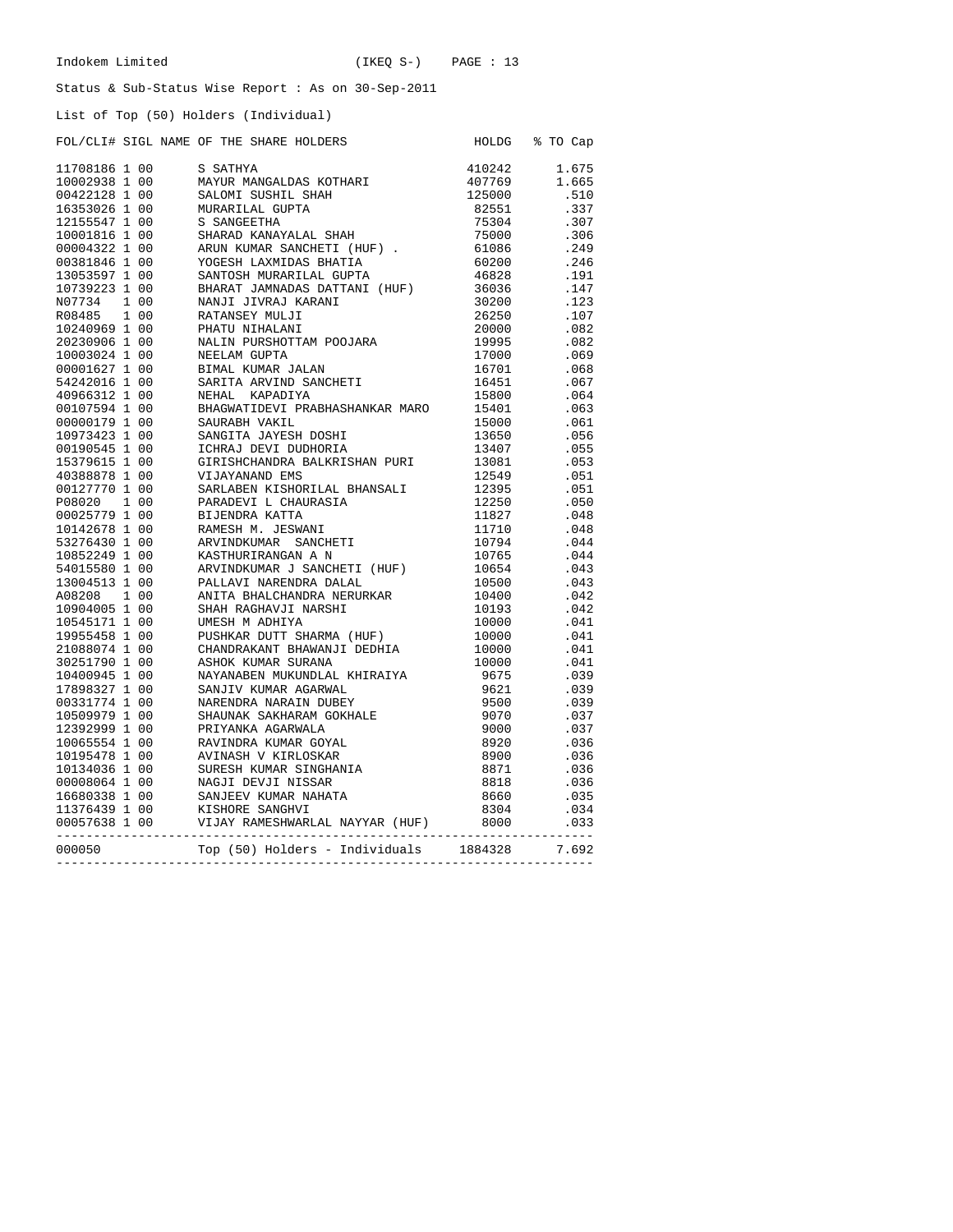| Indokem Limited |             |           | (IKEO S-)<br>PAGE : 1 |                                       |  |  |         |  |  |  |
|-----------------|-------------|-----------|-----------------------|---------------------------------------|--|--|---------|--|--|--|
|                 |             |           |                       | Capital Structure: As on: 30-Sep-2011 |  |  |         |  |  |  |
| -Type           | $\sim 1000$ | Rec-Count | $\cdot$ :             | Holding :                             |  |  | (3)     |  |  |  |
| $-CDSL$         |             | 1107      |                       | 1262875                               |  |  | 5.155   |  |  |  |
| $-NSDL$         |             | 3239      |                       | 19735966                              |  |  | 80.564  |  |  |  |
| $-PHY$          |             | 22338     |                       | 3498347                               |  |  | 14.281  |  |  |  |
| *Total          |             | 26684     |                       | 24497188                              |  |  | 100.000 |  |  |  |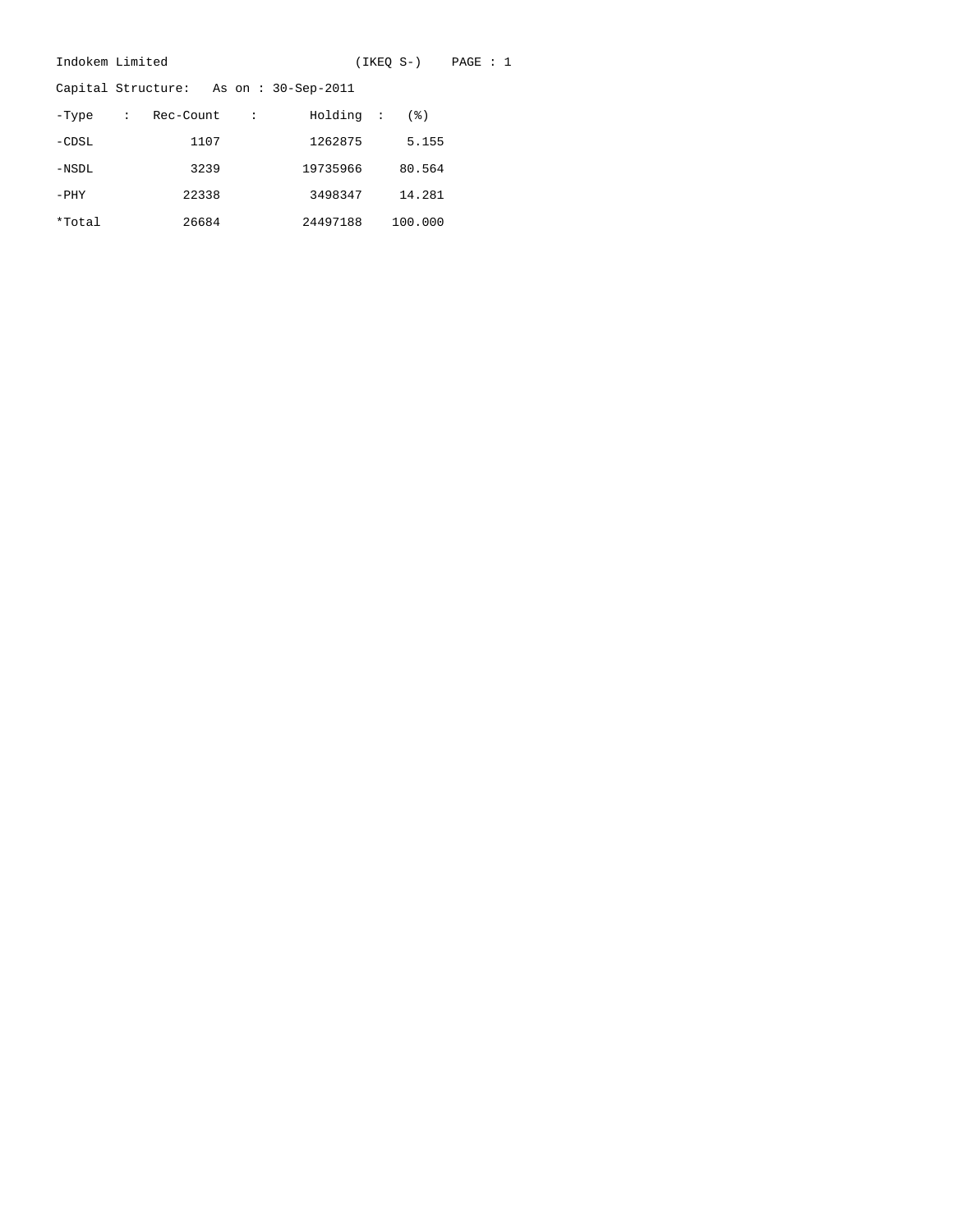-DISTRIBUTION SCHEDULE ON SCRIP VALUE -As On :30-Sep-2011

| ΩF                      | SHARE (OR DEBENTURE)<br>NOMINAL VALUE |                            | -NUM OF<br>HOLDERS | (응)<br>ΟF<br>HOLDERS | T<br>O T A L<br>A M O<br>ŢJ<br>ΝT | % OF<br>AMT |
|-------------------------|---------------------------------------|----------------------------|--------------------|----------------------|-----------------------------------|-------------|
| UPTO                    | TO                                    | 5000                       | 25205              | 94.46                | 31678930.00                       | 12.93       |
| 5001                    | TO                                    | 10000                      | 887                | 3.32                 | 7007130.00                        | 2.86        |
| 10001                   | TO                                    | 20000                      | 313                | 1.17                 | 4709350.00                        | 1.92        |
| 20001                   | TO                                    | 30000                      | 96                 | .36                  | 2404880.00                        | .98         |
| 30001                   | TO                                    | 40000                      | 29                 | .11                  | 1052130.00                        | .43         |
| 40001                   | TO                                    | 50000                      | 27                 | .10                  | 1309380.00                        | .53         |
| 50001                   | TO                                    | 100000                     | 66                 | .25                  | 4718420.00                        | 1.93        |
| 100001                  | TO                                    | ABOVE                      | 61                 | .23                  | 192091660.00                      | 78.41       |
| $\star$<br>$\ast$<br>T. | $\Omega$                              | $\star$<br>$\ast$<br>T A L | 26684              | 100.00               | 244971880.00                      | 100.00      |